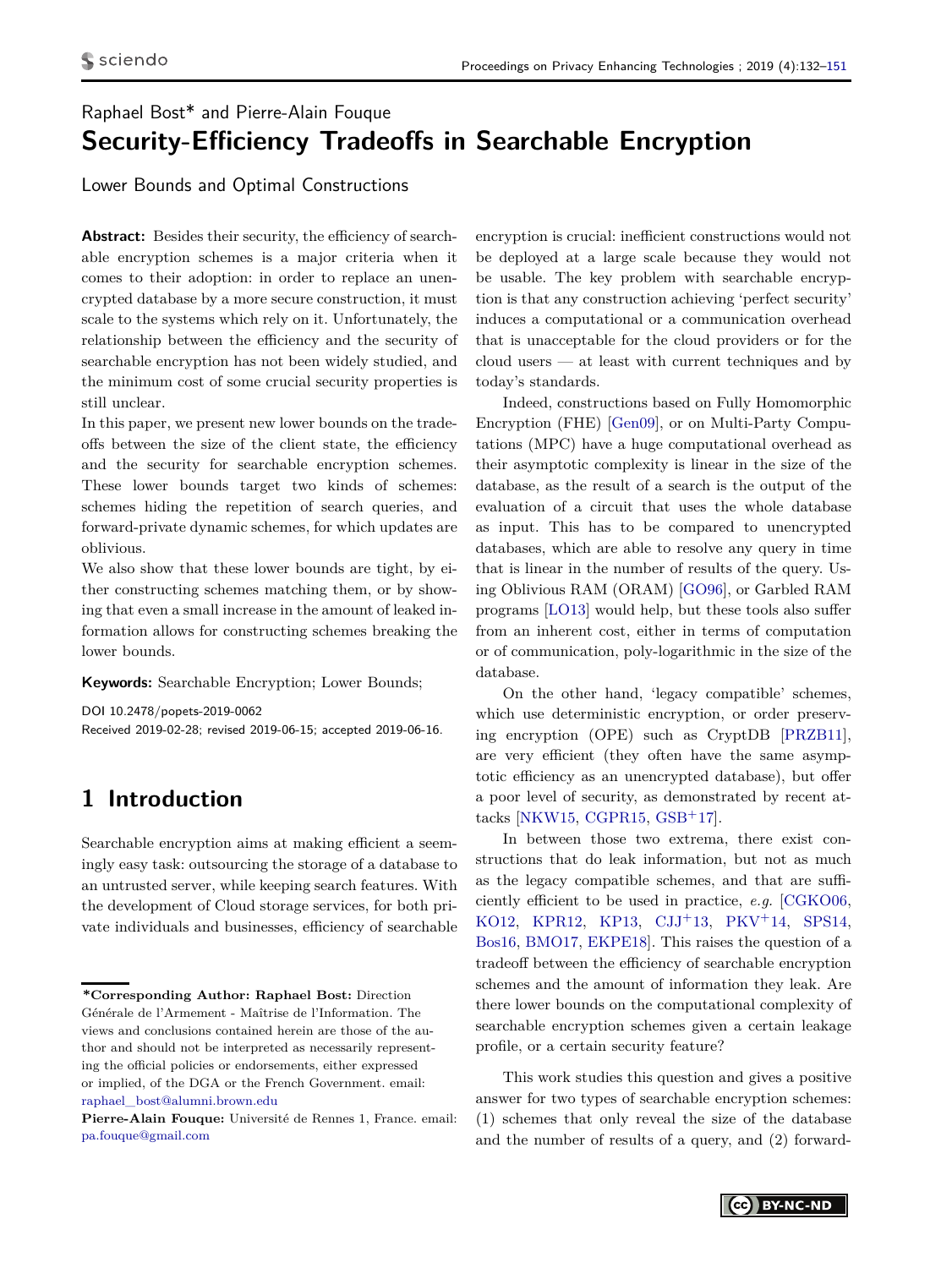private dynamic schemes — schemes that do not leak information about updated keywords during database modifications [\[Bos16\]](#page-15-3).

Besides stating and proving these lower bounds, we also show that they are essentially tight by presenting constructions that match the bounds. Also, we show that, by slightly increasing the leakage compared to what is prescribed by the lower bounds, we can often drastically improve the asymptotics of schemes.

#### **Our Contributions.**

We start by studying static schemes that only leak the number of entries *N* in the database, and the number *n<sup>w</sup>* of entries matching the queried keyword *w*. In that case, as a corollary of a generic lower bound result, we show that the computational complexity of the first query is  $\Omega\left(\frac{\log {N \choose n_w}}{\log |\sigma|}\right)$ log |*σ*| ), where  $|\sigma|$  is the size of the client's state. To do so, we proceed with similar ideas to the ORAM lower bound of Goldreich and Ostrovsky [\[GO96\]](#page-16-1). This result unfortunately precludes any scalable searchable encryption scheme that completely hides the search queries. We then show that we can construct a scheme with less overhead, but at the expense of a little bit more leakage during the setup phase.

In a second part, we show that any forward-private scheme has a minimal update overhead: either the computational complexity of an update is  $\Omega(\frac{\log K}{\log |\sigma|})$ , where  $K$  is the number of distinct keywords in the database, or the search complexity is  $\Omega(\frac{t \log K}{\log |\sigma|})$ , where *t* is the number of updates prior to the search query. Again, to prove this lower bound, we use a canvas similar to the one used in [\[GO96\]](#page-16-1), but we adapt the details to forwardprivate SSE. We explain that this lower bound is tight, as there exist forward-private schemes with constanttime updates and  $\Theta(K)$  client state, and which can be easily transformed in schemes with constant-size client state and  $\Theta(\log^2 K)$  update complexity with current techniques.

## **2 Related Work**

Symmetric Searchable Encryption (SSE) was first introduced in [\[SWP00\]](#page-16-12) by Song *et al.*. The security definitions that we use today, and in this paper, for SSE, and which brought the formal notion of leakage into use, were described by Curtmola *et al.* in [\[CGKO06\]](#page-15-1). In that paper, the authors also presented the first efficient SSE construction, whose search query running time is linear in the number of results matching the query. Note that SSE is an instance of structured encryption [\[CK10\]](#page-15-5), in which the data structure to encrypt is a multi-map (*a.k.a.* T-Set or reversed index).

Subsequently, many constructions arose, with various security features, and efficiency properties, such as database dynamism [\[KPR12\]](#page-16-7), secure database up-dates [\[SPS14,](#page-16-10) [BMO17\]](#page-15-4), advanced searches  $\text{[CJJ}^{+}13,$  $\text{[CJJ}^{+}13,$  $\text{[CJJ}^{+}13,$ [PKV](#page-16-9)+14, [KM17\]](#page-16-13), reduced leakage [\[Nav15,](#page-16-14) [GMP16\]](#page-16-15), security against malicious adversaries [\[KO12,](#page-16-6) [KO13\]](#page-16-16) (a.k.a. verifiable SSE).

SSE can also be implemented using property preserving encryption (PPE), such as deterministic encryption, order-preserving encryption (OPE) [\[BCLO09\]](#page-15-6), or order-revealing encryption (ORE) [\[PLZ13\]](#page-16-17). Such systems based on PPE, *e.g.* CryptDB, are very efficient, but extremely sensitive to attacks based on frequency analysis [\[NKW15,](#page-16-4) [CGPR15,](#page-15-0) [GSB](#page-16-5)+17].

Some works focus on public-key searchable encryption [\[BDOP04,](#page-15-7) [BKOS07\]](#page-15-8), on multi-user searchable en-cryption [\[PZ13\]](#page-16-18), or on more complex settings  $[JJK^+13]$  $[JJK^+13]$ . These schemes consider a setting where more than one user can update the database and/or query it (*e.g.* [\[BBO07\]](#page-15-9)). Here, we focus on *symmetric* searchable encryption, where the data owner and the querier are the same party, but many of the lower bounds we present in this paper can be ported to the aforementioned cases.

#### **Related work on lower bounds.**

A recent line of work studies the tradeoffs between the locality of the memory accesses, the amount of memory read during a search and the server storage size, from lower bounds [\[CT14,](#page-15-10) [ANSS16,](#page-15-11) [ASS18\]](#page-15-12) to tight constructions [\[ASS18,](#page-15-12) [DPP18\]](#page-15-13).

Lower bounds on the efficiency of searchable encryption has previously been studied in the case of verifiable SSE, *i.e.* when an active and malicious adversary returns invalid search results to the client. Bost *et al.* showed in [\[BFP16\]](#page-15-14) that a verifiable SSE scheme with a client state of size  $|\sigma| = \omega(K)$  has a computational overhead of  $\Omega(\frac{\log K}{\log \log K})$  either for search or update queries, and proposed a tight construction based on incremental hashing and authenticated dictionaries.

On a related topic, Goldreich and Ostrovsky showed in [\[GO96\]](#page-16-1) that any secure ORAM protocol between a server (supporting only read and write calls) and a client with local storage  $|\sigma|$  has a bandwith overhead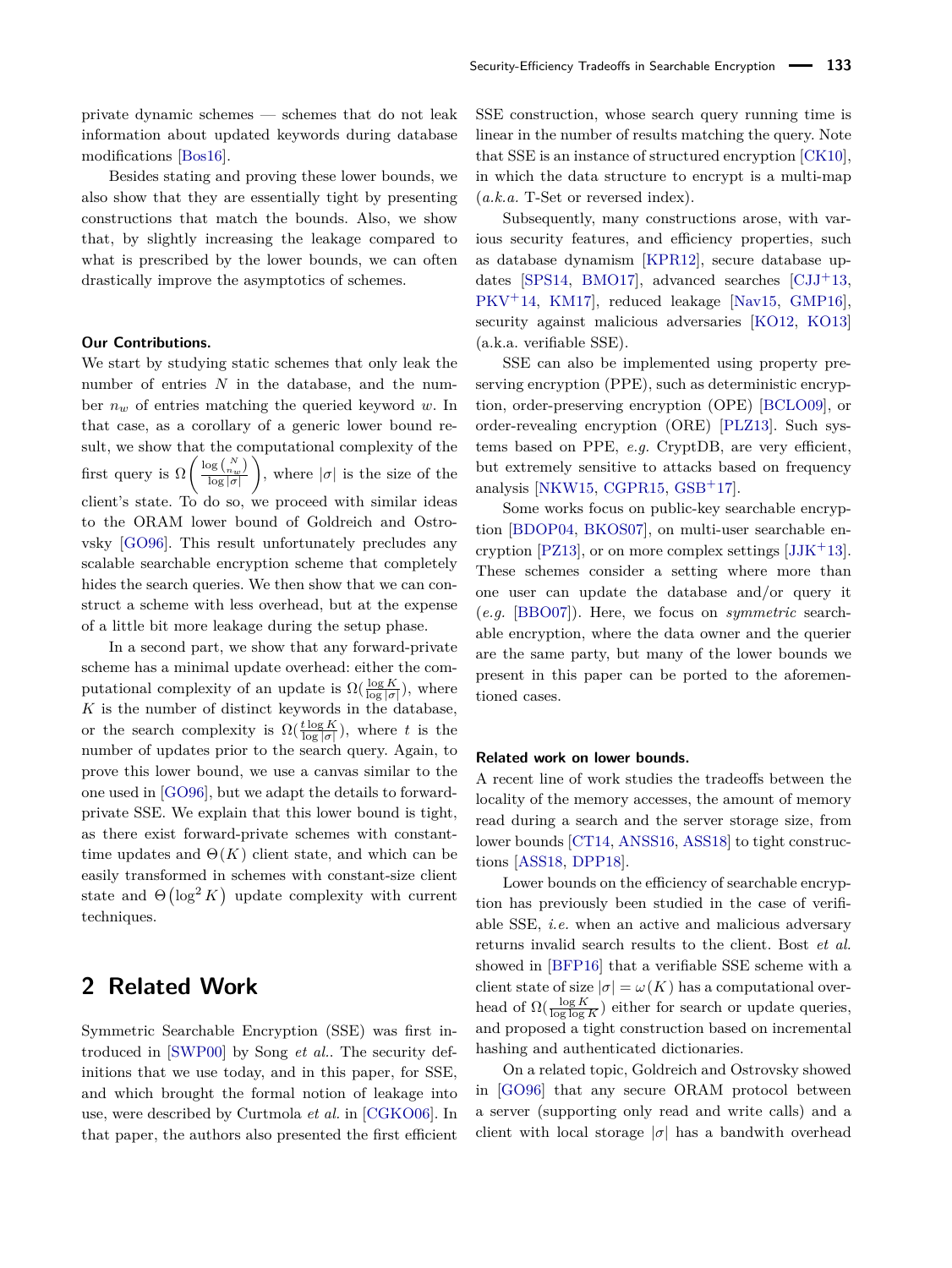$\Omega\left(\frac{\log N}{\log |\sigma|}\right)$ . We will actually use a very similar technique to the one employed for the ORAM lower bound to show two of the lower bounds in this paper.

The lower bound of Goldreich and Ostrovsky is actually limited by a very specific setting: it applies to a *balls and bin* memory model where the data is modeled as balls and server-side and client-side storage are bins, and moving data between bins is the only allowed operations (in particular, the server cannot perform any computation). As such, the result in [\[GO96\]](#page-16-1) only lower bounds the communication overhead between the client and the server.

However, as mentioned by Devadas *et al.* in  $[DDF<sup>+</sup>16]$  $[DDF<sup>+</sup>16]$ , even in the case where server computations are allowed, the Goldreich-Ostrovsky lower bound is in the number of operations that have to be performed: the overhead of the communication between the server and the client can be reduced below the lower bounds, but the computational overhead cannot. In this paper, we are actually going to take a similar approach.

Recently, a new line of work tried to fully understand the limits of the Goldreich and Ostrovsky lower bound, starting with the paper by Boyle and Naor [\[BN16\]](#page-15-16), showing that, in the offline setting (where the queries are given ahead of time), in the RAM computation model (server-side computation is not allowed), by using specific data encodings (outside of the balls and bin model), the lower bouds can be overcome. This result was extended by Weiss and Wichs [\[WW18\]](#page-16-20) to settings like read-only ORAM. Finally, Larsen and Nielsen proved in [\[LN18\]](#page-16-21) a lower bound for online ORAM constructions, very similar to the original Goldreich-Ostrovsky lower bound, that applies to any data representation, even in the case where we only require computational complexity.

## **3 Background and Definitions**

### <span id="page-2-0"></span>**3.1 Preliminaries**

In this paper, we use the following common notations. The security parameter is denoted  $\lambda$  and negl( $\lambda$ ) denotes a function that is negligible in the security parameter. We only consider (probabilistic) algorithms and protocols running in time polynomial in the security parameter *λ*. Adversaries are probabilistic polynomial-time algorithms. For a finite set *X*,  $x \stackrel{\$}{\leftarrow} X$  means that *x* is sampled uniformly from *X*.

### **3.1.1 Games.**

Our security and correctness notions are defined using the code-based games introduced in [\[BR06\]](#page-15-17). A game *G* is a set of oracle procedures – including an initialization Init procedure and a finalization Final procedure – that is executed with an adversary *A*, *i.e. A* has access to the procedures, with some possible restrictions. For instance, the Init oracle is always the first one to be called and Final the last one, once *A* halted, taking *A*'s output as input. The output of Final is called the output of the game and is denoted  $G^A(\lambda)$ . When Final is omitted, it just forwards the adversary's output.

At startup, the boolean variables are initialized to false and the integer variables to 0. When the variable *T* is a dictionary,  $T[v]$  denotes the item associated to *v*, if there is one, whereas ⊥ denotes the absence of this item.

#### **3.1.2 Protocols.**

In the paper, we will construct and use some two-party protocols, involving a client *C* and a server *S*. We will denote a protocol *P* as

$$
P(\mathtt{input}_C; \mathtt{input}_S) = (P_C(\mathtt{input}_C), P_S(\mathtt{input}_S))
$$

meaning that  $P_C$  (resp.  $P_S$ ) is executed by the client (resp. the server) with input input<sub>*C*</sub> (resp. input<sub>*S*</sub>). We write

$$
(\texttt{out}_C; \texttt{out}_S) \stackrel{\$}{\leftarrow} C(\texttt{input}_C) \leftrightarrow S(\texttt{input}_S)
$$

to mean that out<sub>*C*</sub> and out<sub>*S*</sub> are the outputs of the interaction between C on input input<sub> $C$ </sub> and S on input input<sub>*S*</sub>. When *C* and *S* run a protocol *P*, we simplify the notation, and we denote the result of *P* as

$$
(\text{out}_C; \text{out}_S) \overset{\text{s}}{\leftarrow} P(\text{input}_C; \text{input}_S).
$$

In this formalism, we consider the messages  $\tau_{C\rightarrow S}$  (resp.  $\tau_{C\leftarrow S}$ ) sent by *C* to *S* (resp. *S* to *C*) as part of the output out<sub>*C*</sub> (resp. out<sub>*S*</sub>). These messages are called the *transcript* of *C* (resp. *S*). Transcripts might be omitted from the output of the protocol for simplicity.

### **3.2 Formalism of Symmetric Searchable Encryption**

A *database* DB is defined as:

 $DB = \{ (ind_i, W_i) : 1 \le i \le D \},\$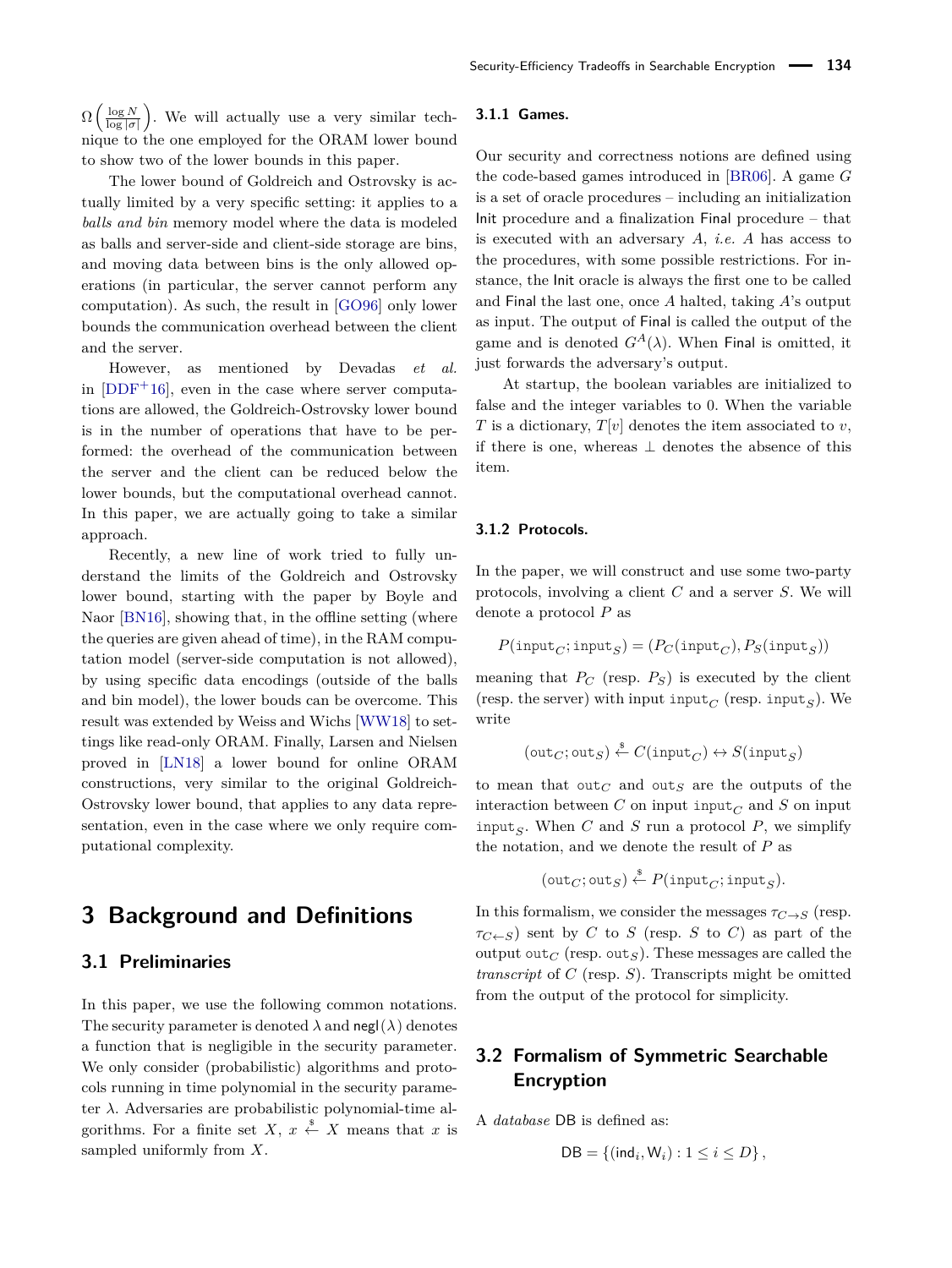with  $\text{ind}_i \in \{0,1\}^{\ell}, \mathsf{W}_i \in \{\{0,1\}^*\}^*$  and where  $\text{ind}_i$  are distinct *document indices*, represented by  $\ell$ -bit strings, and W*<sup>i</sup>* is a finite set of *keywords* matching document ind*<sup>i</sup>* , represented by binary strings of arbitrary finite length. Note that, in this paper, a document is identified with its index: indeed we focus on index-based searchable encryption, where the documents are encrypted (and stored) separately from the data structure used to search among these. In addition, let us define:

- $-D = |DB|$  the number of documents:
- $-$  DB(*w*) = {ind<sub>*i*</sub>|*w* ∈ W<sub>*i*</sub>} the set of documents matching *w*;
- $-W = \bigcup_{i=1}^{D} W_i$  the set of keywords;
- $K = |W|$  the number of keywords;
- $-K_n = |\{w|DB(w) = n\}|$  the number of keywords matching *n* documents;
- $-N = \sum_{i=1}^{D} |W_i|$  the number of document/keyword pairs, also referred to as the *size* of the database;
- $−$  DB $(w)$  = {ind $_i|w \in W_i$  and (ind $_i, W_i)$  ∈ DB} the set of documents containing the keyword *w*;
- $n_w = |DB(w)|$  the number of documents matching *w*.

We consider structure-only, symmetric SSE schemes supporting single-keyword search. The dynamic schemes we consider support addition and deletion of keywords. Formally, a *dynamic symmetric searchable encryption (SSE) scheme* is a triple  $\Sigma$  = (Setup, Search, Update) consisting of one algorithm and two protocols between a client and a server:

- Setup(DB) is a probabilistic algorithm that is run by the client, and takes as input the initial database DB. It outputs a triple (EDB,  $K_{\Sigma}$ ,  $\sigma$ ), where  $K_{\Sigma}$ is the master secret key, EDB is an encrypted database, and  $\sigma$  is the client's state (his permanent memory).
- Search( $K_{\Sigma}$ , q,  $\sigma$ ; EDB) is a protocol between the client with input the master secret key  $K_{\Sigma}$ , the client's internal state  $\sigma$ , and a search query *q*; and the server with input the encrypted database EDB. After completing the Search protocol, the client outputs a list *R* of results and a new internal state  $\sigma'$ . Both *R* and  $\sigma'$  can take the special value  $\perp$  to signify an error or a failure in the execution of the protocol. The server possibly outputs an updated encrypted database  $EDB'$ .

The query *q* can be of any kind, but in this paper, we will focus on search queries restricted to a single-keyword *w* (and hence often identify *q* with *w*). More generally,  $DB(q)$  denotes the set of doc-

uments matching the query *q*. The transcript  $\tau$  of the client (the messages sent by the client) is also included in its output when needed in the formal definitions.

– Update( $K_{\Sigma}$ , σ, op, in; EDB) is a protocol between the client with input the key  $K_{\Sigma}$  and internal state  $\sigma$ , and operation op, and an input in for the operation; and the server with input EDB. Again, this formalism covers a wide range of different update operations, such as merges, duplications, *etc*. Yet, as we will see in the next section, this paper focuses on simpler operations: the update operations are taken from the set {add*,* del}, meaning, respectively, the addition and the deletion of a keyword to a document. The input in is thus parsed as an index ind, pointing to the modified document, a keyword *w* to insert or delete. Insertion of a new document is modeled by using a completely new and previously unused index ind. At the end of the execution of the protocol, the client outputs a new state  $\sigma'$ , which can take the special value  $\perp$ , and the server outputs a new encrypted database EDB'. In the security definitions, as mentioned in Section [3.1,](#page-2-0) we also include the transcript  $\tau$  of the client in its output.

These searchable encryption schemes are called *symmetric* because the same key  $K_{\Sigma}$  is used for both the updates and the search queries. One could extend the definition to support two different keys: a private key for search and a public key for updates, so that anyone can enrich the encrypted database (*e.g.* by sending an email encrypted with the public key). This setting, called 'Public key encryption with keyword search' (PEKS) has been well defined [\[BDOP04,](#page-15-7) [BKOS07\]](#page-15-8), but in this paper, we will focus on the symmetric setting. Similarly, some works looked at how to let anyone with a public key issue some search queries [\[BBO07\]](#page-15-9).

In this formalism, we explicitly separate the client's state and the key. Informally, we want the key to be fixed while the state is mutable. We do not require a scheme to have a state (beyond the key), and when it is empty, we may omit it from the protocol's signature. Also, we do not require the size of the state to be upper bounded, *e.g.* by the number of keywords. For example, we could imagine a scheme working only on the client side, with no storage on the server. This would be a perfectly valid (and secure), but very costly scheme. Hence, the size of the client's state is an important parameter regarding the tradeoff between security and performance.

An important restriction of this definition is *static symmetric searchable encryption*. Such schemes do not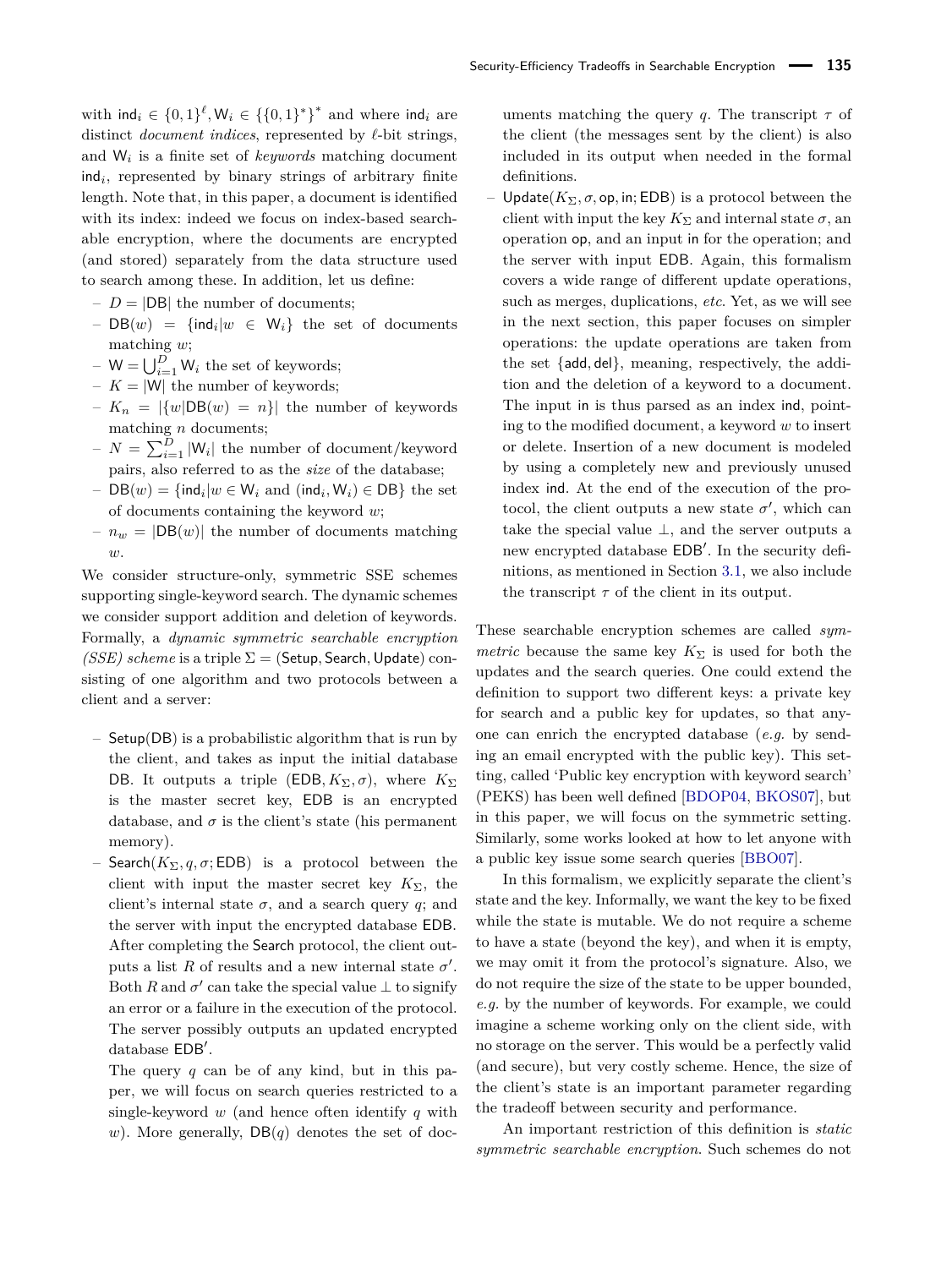support update requests, and hence do not implement the Update protocol.

Finally, in the rest of the paper, when we look at the computational complexity of a query, we are considering the sum of the complexities one the client side and on the server side.

### <span id="page-4-0"></span>**Database structure.**

In our formalism, the document/keyword pairs (*w,* ind) such that ind  $\in DB(w)$ , also named *entries*, are the atomic elements of the databases. Entries are the elements that are manipulated by the protocols, and the encrypted database can be modeled as *N* atomic entries, each encoding a document/keyword pair of the dataset. This database representation is common to the entire SSE literature to our knowledge (*e.g.* [\[CGKO06,](#page-15-1) [CK10,](#page-15-5) [KO12,](#page-16-6) [CJJ](#page-15-2)<sup>+</sup>13, CT14 and many more).

Our lower bounds rely on this representation, as it is closely related to the balls and bin model in use in the Goldreich-Ostrovky lower bound. Similarly to the work of Boyle and Naor [\[BN16\]](#page-15-16), by using more complex data encoding, our lower bounds might be overcome.

### **3.3 Searchable Encryption Security Definitions**

Modern definitions to formalize the secrecy of an SSE scheme come from [\[CGKO06\]](#page-15-1). In this paper, the authors give two definitions, one based on indistinguishability, the other based on simulatability, both using the notion of leakage (a.k.a *trace* in [\[CGKO06\]](#page-15-1)). Indeed, the leakage is formally taken into account and plays an important role in the security definitions: the indistinguishability-based definition states that two executions of SSE protocols with the same leakage are indistinguishable, while the simulation-based definition states that an execution of the SSE protocol can be simulated using the leakage. Informally, both definitions ensure that the server should not learn any information beyond the leakage (which is a parameter of the definitions).

In [\[CGKO06\]](#page-15-1), the authors show that the simulationbased definition implies the indistinguishability-based definition (and that they are actually equivalent in their non-adaptive version). As, in our paper, we will only need the indistinguishability-based definition, only this version will be formally stated. Also, as the simulation-based definition is stronger than the indistinguishability-based one, it means that our results are entirely applicable to the more common former definition.

#### <span id="page-4-1"></span>**Leakage Function.**

Before going further, it is essential to clearly formalize this leakage. First let us define a history.

**Definition 1** (Database and queries history)**.** *An* history *H* is a tuple  $H = (DB, r_1, \ldots, r_m)$  consisting of a *database* DB *and m queries*  $r_1, \ldots, r_m$ *. Each query*  $r_i$ *can either be a search query*  $r_i = q_i$ *, or an update query*  $r_i = (\mathsf{op}_i, \mathsf{in}_i)$ .

To do so, as explained before, the definition will be parametrized using a *leakage function* L, more exactly a triple of stateful algorithms  $(\mathcal{L}^{\mathsf{Stp}}, \mathcal{L}^{\mathsf{Stch}}, \mathcal{L}^{\mathsf{Updt}})$ , capturing what is leaked by, respectively, the setup algorithm, the search protocol and the update protocol.

This notation, introduced by Chase and Kamara for the generic case of structured encryption in [\[CK10\]](#page-15-5), generalizes the trace definition of Curtmola *et al.* [\[CGKO06\]](#page-15-1). Because the leakage function is stateful, it will not be necessary to pass the whole history as an argument of the leakage function every time, as in  $\left[{\rm CJJ}^{+}13\right]$ .

A very common leakage pattern in searchable encryption is the repetition of search queries: often, the tokens sent by the client to the server are deterministically generated, *e.g.* with a PRF. As a consequence, if a token sent to the server during a search query is generated using only the queried keyword, he will immediately detect when this query is repeated. This leakage, call the *search pattern*, is formally defined as follows: the leakage function  $\mathcal L$  keeps in its state the *query list Q*, the list of all queries issued so far, and whose entries are (*i, w*) for a search query on keyword *w*, or (*i,* op*,* in) for an op update query with input in. The integer  $i$  is a timestamp, initially set to  $0$ , and is incremented at each query. The search pattern of a search query *r* is then defined as  $sp(x) = \{j \mid (j, x) \in Q\}$  (this only matches search queries). Phrased differently, the search pattern of the keyword *w* corresponds to the list of search queries' timestamps whose searched keyword was *w*.

In the following, we will slightly overload the notations, and, for a history  $H = (DB, r_1, \ldots, r_m)$ , use  $\mathcal{L}(H)$  to denote  $(\mathcal{L}^{\mathsf{Stp}}(DB), \mathcal{L}(r_1), \ldots, \mathcal{L}(r_m))$  where  $\mathcal{L}(r_i) = \mathcal{L}^{\mathsf{Srch}}(q_i)$  if  $r_i$  is a search query, and  $\mathcal{L}(r_i) =$  $\mathcal{L}^{\mathsf{Updt}}(\mathsf{op}_i, \mathsf{in}_i)$  if  $r_i$  is an update query.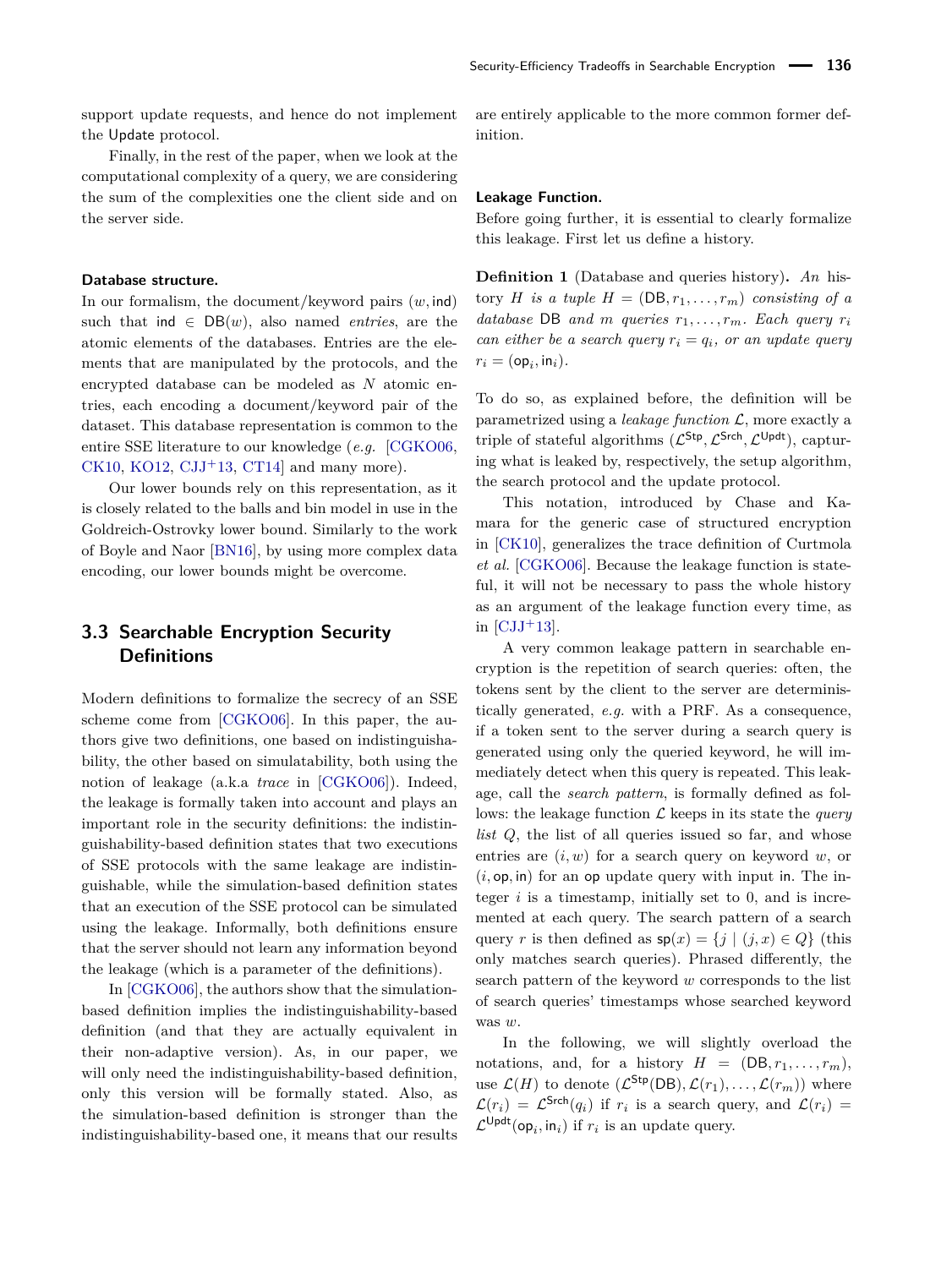#### **Security definition.**

The indistinguishability-based security definition of Curtmola *et al.* [\[CGKO06\]](#page-15-1) can be reformulated (equivalently) using a security game, SSEIND<sub>Σ, ε</sub>, parametrized by the scheme  $\Sigma$  and the leakage function  $\mathcal{L}$ , which picks a random bit *b*, and to which the adversary's goal is to guess *b*. To do so, the adversary (adaptively) submits two histories  $H_0$  and  $H_1$ , and receives the encrypted database and runs the server-side part of the Search and Update protocols (the client-side part being run by the game). To be valid, the histories submitted by the adversary must satisfy a very important constraint: the leakage must be the same for both histories. Otherwise, the game aborts as soon as the adversary submits two queries (or two databases) having a different leakage. Finally, the adversary outputs a bit  $b'$ , and wins the game if he successfully guesses *b*.

In the 'honest-but-curious' (or 'passive') adversarial setting, the adversary has to follow the specification of the Search and Update protocols to the letter: this can be seen as the adversary only receiving the resulting transcript of the execution of the protocols.

On the other hand, in the 'malicious' (or 'active') setting, the adversary can try to get additional information by deviating from the protocols, and is allowed to do so in the definition. This is particularly important for schemes whose protocols use more than a single round-trip, *e.g.* ORAM-inspired constructions such as the ones described in [\[SPS14,](#page-16-10) [GMP16\]](#page-16-15). A single roundtrip scheme secure against honest adversaries is secure against malicious ones because no adversary can, by construction, influence the messages sent by the client (*i.e.* the client's transcript) by providing incorrect or incomplete responses. To the contrary, when multiple round-trips are involved, the adversary can trick the client by sending an incorrect message so that the client reveals sensitive information later in the search or update protocol.

Both these settings can be formalized using the security game of Figure [1,](#page-5-0) leading to Definition [2.](#page-5-1) Note that, we introduce the case of an unbounded adversary in our definition, as our lower bounds will be proven against such adversaries.

<span id="page-5-1"></span>**Definition 2.** *Let* Σ *be an SSE scheme. For an adversary A, the advantage*  $\mathsf{Adv}_{\Sigma,\mathcal{L},A}^{\text{SSE-ind}}(\lambda)$  *of A in the indistinguishability-based confidentiality game is*

$$
\mathsf{Adv}_{\Sigma,\mathcal{L},A}^{\mathrm{SSE-ind}}(\lambda) = \left| \frac{1}{2} - \mathbb{P}[\mathrm{SSEIND}_{\Sigma,\mathcal{L}}^A(1^\lambda) = 1] \right|.
$$

<span id="page-5-0"></span> $Init(DB<sub>0</sub>, DB<sub>1</sub>)$ **if**  $\mathcal{L}^{\text{Stp}}(\text{DB}_0) \neq \mathcal{L}^{\text{Stp}}(\text{DB}_1)$ Abort game  $b \stackrel{\$}{\leftarrow} \{0,1\}$  $(EDB, K_{\Sigma}, \sigma) \overset{\$}{\leftarrow}$  Setup $(DB_b)$ **return** EDB Search(*q*0*, q*1) **if**  $\mathcal{L}^{\mathsf{Srch}}(q_0) \neq \mathcal{L}^{\mathsf{Srch}}(q_1)$ Abort game  $(R, \sigma, \tau; \mathsf{EDB}) \overset{\hspace{0.1em}\mathsf{\scriptscriptstyle\$}}{\leftarrow} \mathsf{Search}_C(K_\Sigma, \sigma, q_b; \mathsf{EDB}) \leftrightarrow A$ **return** *τ*  $U$ pdate $((\mathsf{op}_0, \mathsf{in}_0), (\mathsf{op}_1, \mathsf{in}_1))$ **if**  $\mathcal{L}^{\mathsf{Updt}}(\mathsf{op}_0, \mathsf{in}_0) \neq \mathcal{L}^{\mathsf{Updt}}(\mathsf{op}_1, \mathsf{in}_1)$ Abort game  $(\sigma, \tau; \mathsf{EDB}) \overset{\hspace{0.1em}\mathsf{\scriptscriptstyle\$}}{\leftarrow} \mathsf{Update}_C(K_\Sigma, \sigma, \mathsf{op}_b, \mathsf{in}_b; \mathsf{EDB}) \leftrightarrow A$ **return** *τ*  $Final(b')$ return  $b = b'$ 

**Fig. 1** – SSEIND<sub> $\Sigma$ , C</sub>: Indistinguishability game for the SSE scheme Σ = (Setup*,* Search*,* Update), with the leakage function L. The notation  $\leftrightarrow$  *A* represents interactions with the adversary.

*An SSE scheme* Σ *is* L-adaptive-indistinguishability secure *if for any polynomial-time adversary A,*  $\mathsf{Adv}_{\Sigma,\mathcal{L},A}^{\mathrm{SSE-ind}}(\lambda)$  *is negligible in*  $\lambda$ *. If the adversary A is unbounded, we say that the scheme is* L-unconditionally secure*.*

### **3.4 An Order Relation over Leakage Functions**

To formally state our lower bounds, we have to give a formal definition to the proposition " $\mathcal{L}_1$  leaks less than  $\mathcal{L}_2$ ". By that, we mean that any information given by  $\mathcal{L}_1$ can be inferred from  $\mathcal{L}_2$ . To do so, we use the order relation on leakage functions introduced in [\[Bos18\]](#page-15-18) (similar to the leakage upper bounds defined in [\[KMO18\]](#page-16-22)).

<span id="page-5-2"></span>**Definition 3** (The order  $\prec$  on leakage functions). Let  $\mathcal{L}_1$  =  $(\mathcal{L}_1^{\mathsf{Stp}}, \mathcal{L}_1^{\mathsf{Srch}}, \mathcal{L}_1^{\mathsf{Updt}})$  and  $\mathcal{L}_2$  =  $(\mathcal{L}_2^{\mathsf{Stp}}, \mathcal{L}_2^{\mathsf{Stch}}, \mathcal{L}_2^{\mathsf{Updt}})$ *be two leakage functions. We say that*  $\mathcal{L}_1$  leaks less than  $\mathcal{L}_2$ *, denoted by*  $\mathcal{L}_1 \preceq \mathcal{L}_2$  *if and only if, there exists a triple of* stateful polynomial-time *algorithms*  $\mathcal{T} = (\mathcal{T}^{\mathsf{Stp}}, \mathcal{T}^{\mathsf{Srch}}, \mathcal{T}^{\mathsf{Updt}})$ , such that, for any database DB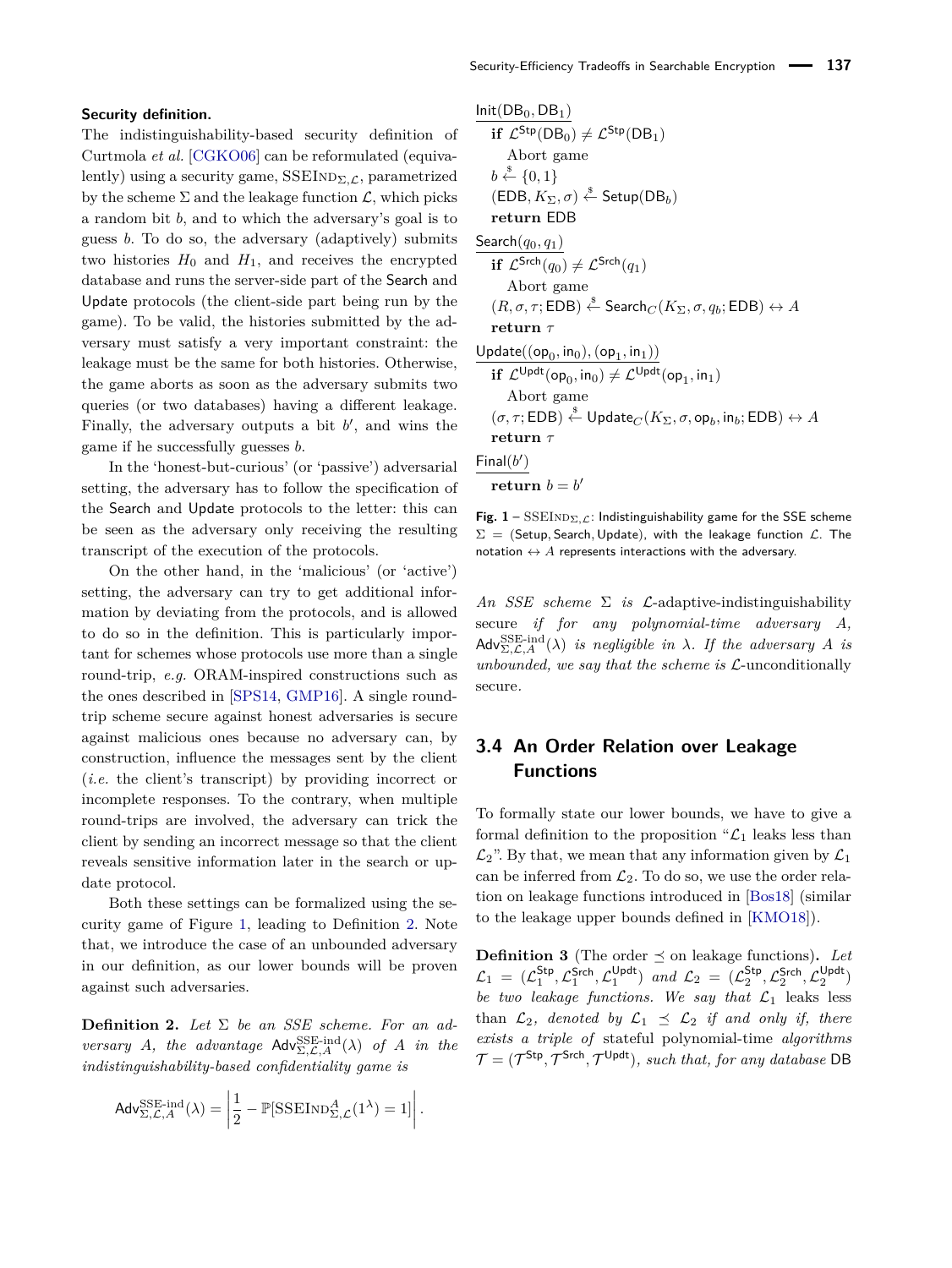*and sequence of queries*  $(r_1, \ldots, r_n)$ *,* 

$$
\mathcal{L}_1^{\mathsf{Stp}}(\mathsf{DB}) = \mathcal{T}^{\mathsf{Stp}} \circ \mathcal{L}_2^{\mathsf{Stp}}(\mathsf{DB}),
$$
  

$$
\forall 1 \leq i \leq n, \mathcal{L}_1^{\mathsf{Srch}}(r_i) = \mathcal{T}^{\mathsf{Srch}} \circ \mathcal{L}_2^{\mathsf{Stch}}(r_i) \text{ for search},
$$
  
and 
$$
\mathcal{L}_1^{\mathsf{Updt}}(r_i) = \mathcal{T}^{\mathsf{Updt}} \circ \mathcal{L}_2^{\mathsf{Updt}}(r_i) \text{ for update.}
$$

In other words,  $\mathcal{L}_1$ 's output is *simulatable* from  $\mathcal{L}_2$ 's output. Also note that  $\preceq$  is a partial order. An important (and easy) application of this relation in our paper, is that if a scheme is  $\mathcal{L}\text{-adaptively-secure, then it is }\mathcal{L}'\text{-}$ secure for every  $\mathcal{L} \preceq \mathcal{L}'$ .

**Proposition 1.** Let  $\mathcal{L}_1$  and  $\mathcal{L}_2$  be two leakage functions *such that*  $\mathcal{L}_1 \preceq \mathcal{L}_2$ *. If*  $\Sigma$  *is a*  $\mathcal{L}_1$ *-adaptively-secure SSE scheme, then*  $\Sigma$  *is*  $\mathcal{L}_2$ *-adaptively-secure.* 

# <span id="page-6-0"></span>**4 Searchable Encryption Hiding the Search Pattern**

One crucially important question about searchable encryption is the one of the tradeoff between the security of constructions and their performance. We would like to design efficient schemes with the best possible security, or, symmetrically, design highly secure schemes with the best performance. In particular, legacy-compatible constructions are not really secure (see [\[CGPR15,](#page-15-0) [NKW15\]](#page-16-4)), although being very efficient (asymptotically as efficient as unencrypted databases). In this section, we will see that some minimal leakage is absolutely necessary to achieve even reasonable performance.

### **4.1 An Efficiency Lower Bound on Search Pattern Hiding SSE**

In almost every construction, except for the ones based on ORAM, the search pattern is leaked: the server learns the repetition of search queries. One can wonder if the cost of ORAM is necessary to hide the search pattern, or if there is another means to achieve this security level without paying the high cost of ORAM.

A first step towards this goal is to study a simple reduction from ORAM to SSE (*i.e.* implement an ORAM protocol from a search-pattern-hiding SSE scheme): we use the address of ORAM blocks as keywords for the SSE scheme, and the blocks' data as the documents indices. In this artificial encrypted database, each keyword and each document index only appears once, and we have  $K = D = N$ .

As a consequence, by applying the ORAM lower bounds [\[GO96,](#page-16-1) [LN18\]](#page-16-21), this reduction would only offer us a  $\Omega(\log K)$  lower bound on the search complexity of a search-pattern hiding of SSE. On the other hand, by using a naive ORAM-based implementation of SSE, we expect having a search complexity of the order of  $n_w \log N$ .

### **Differences between ORAM and search-pattern-hiding SSE**

Indeed, there is an important difference between ORAM and search-pattern-hiding SSE that has an impact on the way to construct such schemes. ORAM only supports access to fixed-size blocks, and each access fetches a single block. As a consequence, in the above reduction, the underlying SSE construction only has to support a database with a single match per document, while the specificity of SSE is to be able to return a set of results, a set which can be of arbitrary size (but revealed to the adversary). This difference is crucial when studying what are the information the adversary is allowed to learn, and the one which will have to be hidden from him.

Namely, in the case of two search queries to an SSE scheme, suppose that the first query matches  $n_1$  entries. If the second query matches  $n_2 \neq n_1$  entries, the adversary will immediately learn that the queries are different, and hence that the result entries are different. Yet, if  $n_2 = n_1$ , this is not true anymore, and we have to hide the possible repetition of the first query in this case.

Similarly, the server already knows that he will have to access at least  $n_w$  distinct entries during a search query on *w*: we do not have to hide this information, and we can use this fact to speed the search algorithm up. Also, as we are only interested in the result set, not in the result order, we might be able to chose the order that minimizes number of operations. We will see that both of these points play a huge role in the proof of the SSE lower bound.

### **Summary of the Goldreich-Ostrovsky lower bound for ORAM**

In order to sketch the proof for the SSE lower bound, we have to give an insight of the proof given in [\[GO96\]](#page-16-1) for ORAM. In that paper, Goldreich and Ostrovsky model the ORAM security using a balls-and-bins game involving a (probabilistic) player, who can hold at most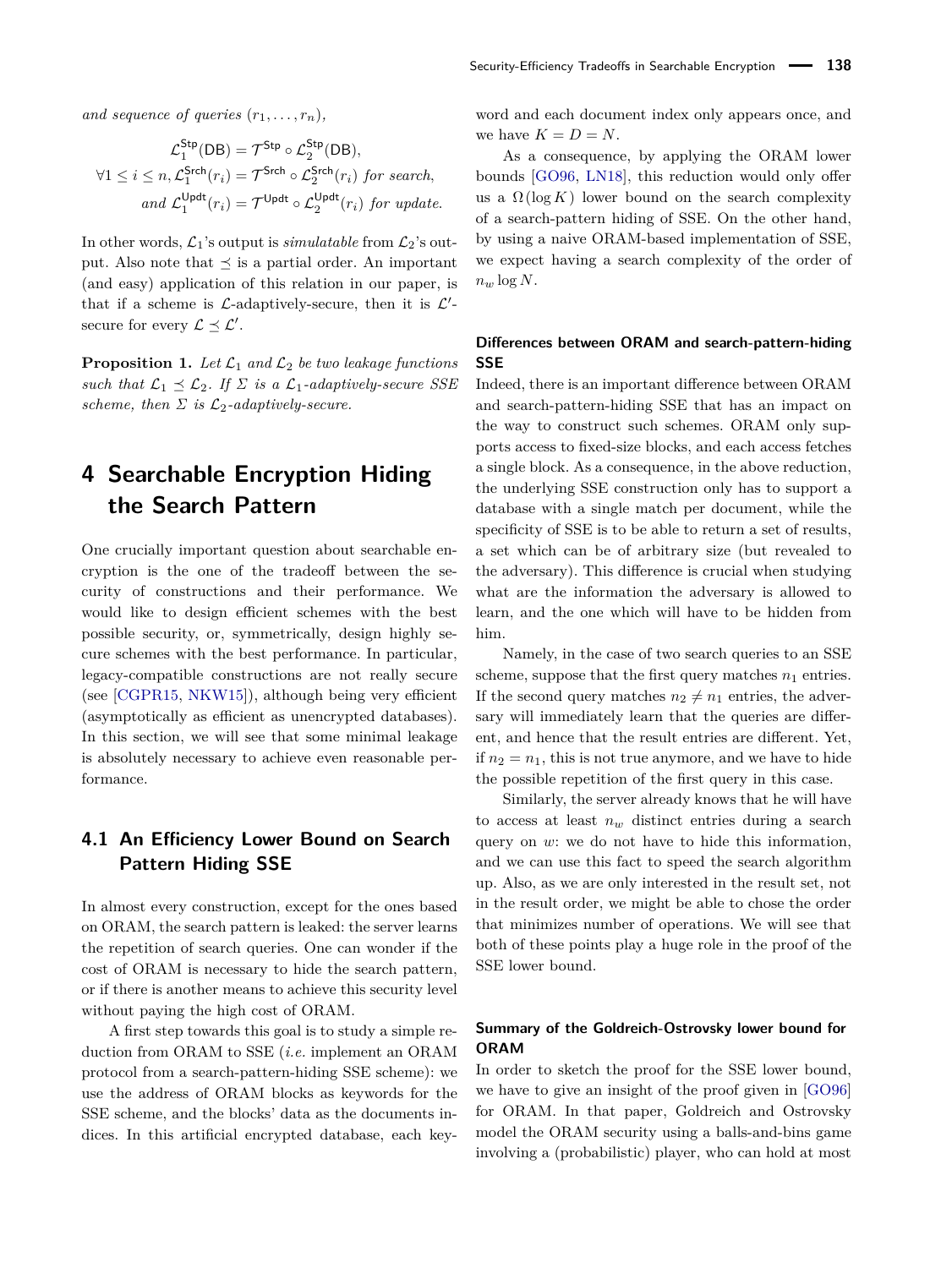*b* balls representing the data, and which impersonates the client, and an observer (the server/adversary). The (external) memory is represented as an array of *m* nontransparent cells, each capable of storing a single ball, the total number of balls being *m*. The player is allowed to access any cell and perform some actions on these (get the ball in the cell, place a ball in the cell, or do nothing). The observer sees which cell is accessed, but cannot see the action, nor the content of the cell.

For each round of the game, the player has to answer to a (secret) access request *r* for one of the *m* balls: his goal is to hold the *r*-th ball at the end of the round. Yet, he must not leak any information to the observer about the value of *r*: the observer must not learn anything about the request sequence. Hence, any action sequence (*i.e.* a sequence of memory accesses by the player and their associated action) must be 'compatible' with any possible request.

The [\[GO96\]](#page-16-1) proof hence proceeds using a counting argument, by lower bounding the number of request sequences that can be satisfied by a given action sequence of length *q* in *t* rounds. The resulting inequality gives a relation between the number of actions  $q$ , the number of access *t*, the size of the client memory *b*, and the size of external memory *m*: this gives us the lower bound on the number of actions, *i.e.* the overhead, necessary to obliviously access a memory value (a ball).

#### **Our result**

The main difference between our result and the ORAM lower bound lies in the fact that counting the number of possible search queries at each step is much more complicated than in the original proof, due to the functional differences between ORAM and SSE, as we studied earlier. For example, because the number of matches between queries might differ and is leaked to the observer, we have to take it into account: for the  $i + 1$ -st search query, the query being done on keyword *w*, the observer will know that the searched keyword is not in the set  $\{w_j | 1 \leq j \leq i \text{ and } n_{w_j} \neq n_w\}, i.e.$  the set of previously searched keywords matching a number of documents different from the one of *w*. More precisely, if there has been a previous request  $w_j$  with  $n_w \neq n_{w_j}$ , the observer knows that  $n_{w_j}$  entries will not be 'touched' by the search algorithm for the  $i + 1$ -st query, making the number of entries 'available' be  $N - n_{w_j}$  (for a database of size *N*).

This reasoning is applicable to the other previous queries whose number of match is different from *nw*: if  $n_{w_j} \neq n_{w_k} \neq n_w$ , we do not have to consider  $n_{w_j} + n_{w_k}$ 

entries. Yet, if there are two queries  $w_j$  and  $w_k$  such that  $n_{w_j} = n_{w_k}$ , we cannot remove from consideration  $2n_{w_j}$  entries: we can be in a case where  $w_j = w_k$ .

If we do this with every query preceding *w*, for a partial history  $H_i = (DB, w_1, \ldots, w_i)$ , the number entries that can be considered is

$$
\overline{N}(H_i, w) = N - \sum_{n \in \{|\text{DB}(w_j)| \neq |\text{DB}(w)|\}} n.
$$

In the proof, we then have to consider how many search requests having  $n_w$  results can be satisfied with  $N(H_i, w)$  candidate entries. This is done using simple combinatorics: there are  $\binom{N(H,w)}{n_w}$  such possibilities. We end up the proof by simplifying the inequality we obtained.

Our whole proof heavily relies on the fact that the studied scheme only leaks the number of entries and the number of distinct keyword in the database, and that the search protocols only reveals the number of matches of a query. Formally, we use the  $\mathcal{L}_{\overline{sp}}$  leakage function, defined as

$$
\mathcal{L}_{\overline{\textsf{sp}}}^{\textsf{Stp}}(\textsf{DB}) = (N, K), \quad \mathcal{L}_{\overline{\textsf{sp}}}^{\textsf{Stch}}(w) = n_w.
$$

This leads to the formal statement of our theorem:

<span id="page-7-0"></span>**Theorem 1.** *Let* Σ *be a (static) SSE scheme that is (non-adaptively)* L*-unconditionally secure (* i.e. *secure against unbounded adversaries ), with*  $\mathcal{L} \preceq \mathcal{L}_{\overline{\text{SD}}}$ *, with a client state (permanent memory)*  $\sigma$  *of size*  $|\sigma|$ *, and an encrypted database containing N entries exactly. Then the overall computational complexity of the* Search *protocol (the sum of the computational complexity for the client and the server) for a keyword w matching*  $n_w$  *documents, after the execution of the history H is*

$$
\Omega\left(\frac{\log\binom{\overline{N}(H,w)}{n_w}}{\log|\sigma|\cdot\log\log\binom{\overline{N}(H,w)}{n_w}}\right).
$$

*Proof.* To start the proof, we are going to introduction that the client uses at most *b* (transient) memory blocks to run the query on *w* (*b* can depend on the history). Without loss of generality, we can suppose that the adversary only gets to see the read (and write) accesses to the encrypted database generated by the search protocol: this will only reduce his capabilities. We also only consider a non-adaptive attacker who chooses two fixed histories. In this setting, the SSE indistinguishability game can be modeled as follows:

– a player, who can hold at most *b* balls, makes (probabilistic) accesses to the encrypted database to an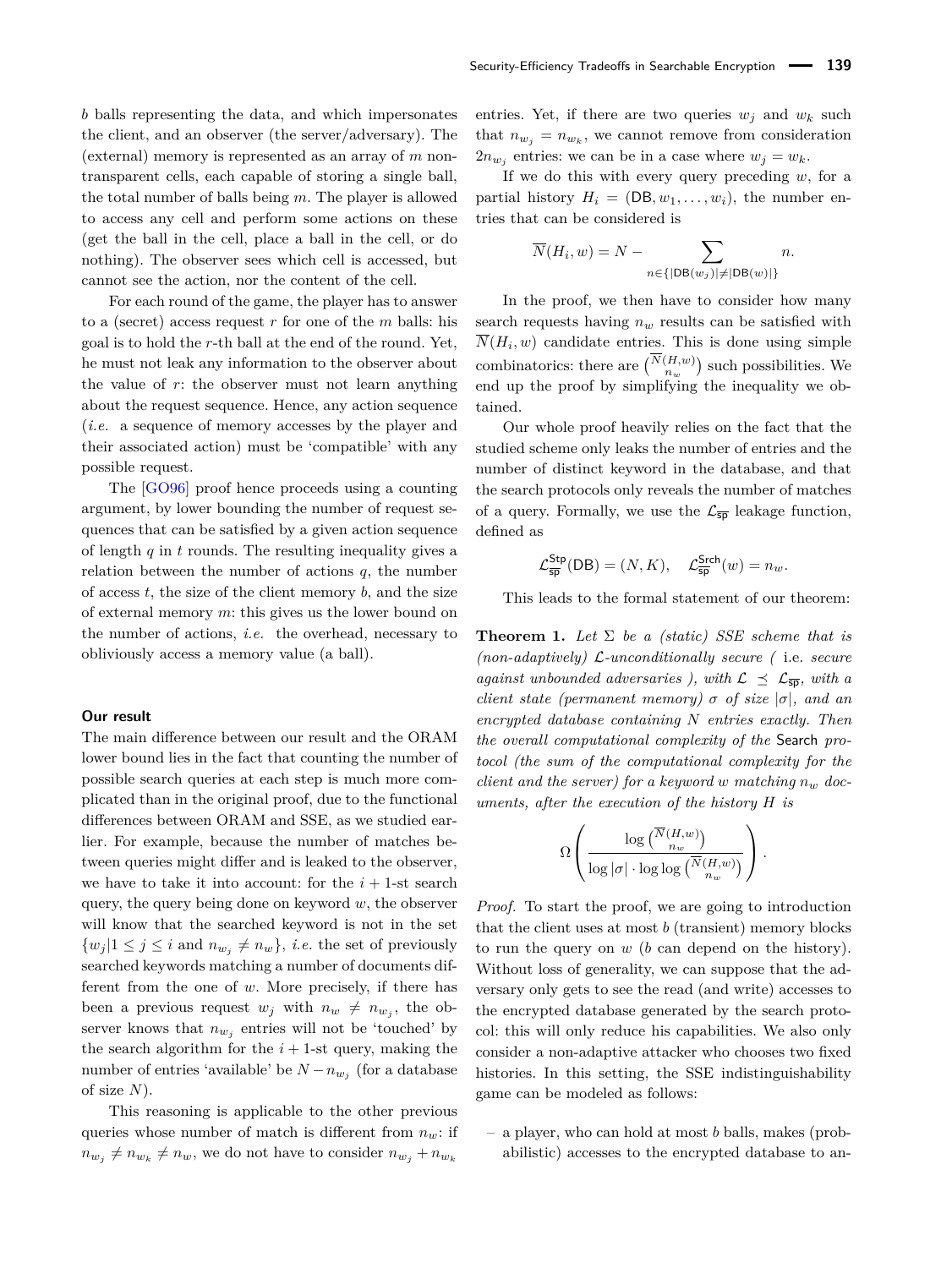swer the sequence of *t* search queries corresponding to the keywords  $(w_1, \ldots, w_t)$  on the database DB;

– an observer, who gets to see the accesses.

The observer/adversary will win the game if he is able to distinguish the execution of two search sequences  $(w_1, \ldots, w_t)$  and  $(w'_1, \ldots, w'_t)$ , respectively on the databases DB and DB' such that  $|DB| = |DB'|$  and  $|DB(w_i)| = |DB'(w'_i)|$  for  $i = 1, ..., t$ .

The encrypted database is modeled as *N* atomic entries, each encoding a document/keyword pair of the dataset, equivalent to the balls in the ORAM lower bound proof of Goldreich and Ostrovsky [\[GO96\]](#page-16-1). These entries are stored in non-transparent cells holding a single entry. At any time the player accesses a cell, he can either fetch the entry residing in this cell, place an entry in it, or do nothing. The observer will see that the player accessed this cell, but not what he just did with it. It is important to note that it is not because the scheme is static that the encrypted database cannot be modified by the Search algorithm: the fact that the scheme is static only implies that it does not support Update operations.

To answer these *t* search queries, the player will make a sequence of *q visible* accesses  $V = (v_1, \ldots, v_q)$ , observable by the adversary. For each access  $v_i$ , the player will perform a *hidden action h<sup>i</sup>* , which the observer cannot see. As mentioned before, the player can take an entry from the cell, place an entry in the cell or do nothing. In particular, there are  $b + 2$ possible actions (*b* 'placing' actions, the 'taking' action, and the 'nothing' action). This action sequence  $(v_1, h_1), \ldots, (v_q, h_q)$  satisfies the search queries sequence  $(w_1, \ldots, w_t)$  if and only if there exists a sequence  $1 =$  $j_0 \leq j_1 \leq \cdots \leq j_t \leq q$  such that for every *i*-th search request, the player has held every entry corresponding to the entries  $(w_i, \text{ind})$ , for  $\text{ind} \in \text{DB}(w_i)$ , after the actions  $(v_{j_{i-1}+1}, h_{j_{i-1}+1}), \ldots, (v_{j_i}, h_{j_i})$ . We note  $\delta q_i = j_i - j_{i-1} + 1.$ 

Let us focus on the *i*-th search request. As the player holds at most *b* entries, a fixed sequence  $(v_j, h_j), \ldots, (v_{j+\delta q}, h_{j+\delta q})$  can satisfy at most  $(b+1)^{\delta q}$ different search queries: at every step one can pick one or zero ball to form the result (this is a very large upper bound on the number of entries that the player can fetch in *δq* actions). Also, each *δq*-long visible accesses subsequence  $(v_j, \ldots, v_{j+\delta q})$  may be coupled with  $(b+2)^{\delta q}$ hidden action sequences. In the end, we can say that each sub-sequence  $\delta V_i$  of length  $\delta q_i$  can satisfy at most  $(b+1)^{\delta q_i} (b+2)^{\delta q_i}$  search queries.

Finally, as the search pattern is hidden, but the size pattern is revealed, the number of search queries matching *n* documents in the database DB after the search queries  $w_1, \ldots, w_i$  is  $\binom{N(H,w)}{n}$ , where  $H =$  $(DB, w_1, \ldots, w_i)$  is the history of previous executions. The reason for this non-trivial expression is first that the order in which the entries are fetched does not matter (we are only interested in the result set), then that the player does not have to hide that he does not access the entries that were previously fetched for searches matching a different number of results. Namely, after the execution of the history *H*, there are at most  $\overline{N}(H, w)$ non-touched entries matching  $n \neq n_w$  entries: the encrypted database consists, by hypothesis, of *N* entries, and there have been  $\sum_{j=1,|\text{DB}(w_j)|\neq|\text{DB}(w)|}^i |\text{DB}(w_j)|$  entries touched by previous search queries. As the *i*-th sub-sequence  $V_i$ , of length  $\delta q_i$  must satisfy  $\binom{N(H_{i-1}, w_i)}{n_{w_i}}$ possible search queries, we have

$$
(b+1)^{\delta q_i} (b+2)^{\delta q_i} > \begin{pmatrix} \overline{N}(H_{i-1}, w_i) \\ n_{w_i} \end{pmatrix}
$$

$$
\implies \delta q_i = \Omega \begin{pmatrix} \log \begin{pmatrix} \overline{N}(H_{i-1}, w_i) \\ n_{w_i} \end{pmatrix} \\ \overline{\log (b+1)(b+2)} \end{pmatrix}.
$$

The computational complexity of the search protocol is

$$
\Omega\left(\frac{\log\binom{\overline{N}(H,w)}{n_w}}{\log(b+1)(b+2)}\right).
$$

The memory *b* used during the execution of the Search protocol can be separated into two parts. First, there is the client's state, his permanent memory, and then the additional transient memory  $b'$  used by either the client or the server to execute the protocol itself:  $b = |\sigma| + b'$ . Without loss of generality, we can suppose that the Search protocol touches each of the  $b'$  memory blocks at least once: these memory blocks are local to the client, and not observed by the adversary, so if one of these blocks is not touched, then the protocol does not need it (there is no need for dummy accesses). Hence, the complexity of the protocol is at least  $\Omega(b')$ .

To conclude, we use the previous bounds on the computational complexity and apply the following lemma, whose proof is given in Appendix [B.](#page-17-0)

<span id="page-8-0"></span>**Lemma 2.** *Let*  $C > 8$ *,*  $D \ge 0$  *and*  $f : [D + 1, +\infty) \rightarrow$  $[1, +\infty)$  *defined as*  $f(x) = \max\left\{x - D, \frac{C}{\log(x+1)(x+2)}\right\}.$ *Then*  $\frac{C}{4 \log(D+2) \cdot \log C} - 1 < f(x)$  *for all x in*  $[D+1, +\infty)$ *.* From all what precedes, and by applying the lemma with  $C = \log {N(H,w) \choose n_w}$  and  $D = |\sigma|$ , we have that the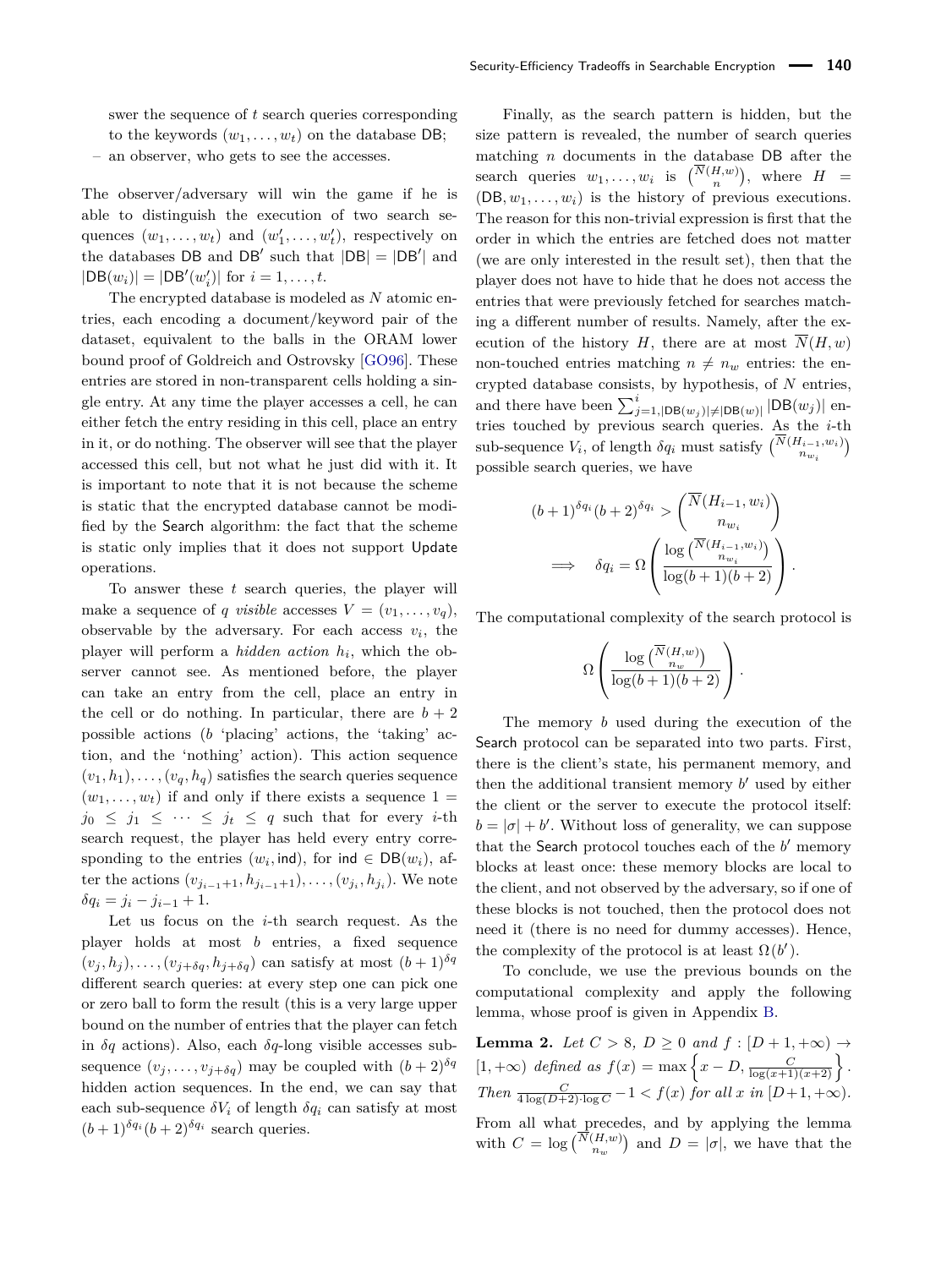computational complexity of a search query is

$$
\Omega\left(\frac{\log\binom{\overline{N}(H,w)}{n_w}}{\log|\sigma|\cdot\log\log\binom{\overline{N}(H,w)}{n_w}}\right).
$$

 $\Box$ 

The log log factor, which is not present in the ORAM lower bound of [\[GO96\]](#page-16-1), comes from the fact that we consider separately the transient and the non-transient (*i.e.* the state) memory of the client, although it is, in some sense an artifact of the proof. As explained at the end of Appendix [B,](#page-17-0) we can improve the result of Theorem [1,](#page-7-0) asymptotically get rid of the artificial log log factor in the denominator, and end up with the following lower bound on the computational efficiency of searchpattern hiding schemes:  $\Omega\left(\frac{\log{\binom{N(H,w)}{nw}}}{\log|x|}\right)$ log |*σ*| *.*

The binomial coefficient in the lower bound also has a practical interpretation: it leverages the fact that, when the protocol fetches the matching entries, a single entry cannot be accessed twice, and that the order in which they are accessed does not matter. If it had, we would have a bound in  $\frac{N(H,w)!}{n_w!}$ . This leaves space for practical optimizations, as the entries corresponding to the documents matching the search query will have to be (randomly) relocated only once they have all been accessed (leaking the search pattern otherwise), the player can optimize the number of visible accesses he makes, something he cannot do with ORAM: it is not a problem to leak that different entries/balls were accessed during a given search query as this information is obvious.

It is interesting to see that, when all the keywords only have a single matching document, *i.e.* in a setting similar to the ORAM one (see the discussion at the beginning of the section), our lower bound matches exactly the ones of [\[GO96\]](#page-16-1) and [\[LN18\]](#page-16-21).

Note that the lower bound was proven in a nonadaptive setting: we did not rely on the capacity of the adversary to adaptively query the scheme. It is unclear whether adaptivity would actually have an impact on this lower bound. Also, Theorem [1](#page-7-0) only targets static SSE schemes (*i.e.* without updates), but a similar result can be given for dynamic schemes hiding both the search and update patterns. Indeed, Section [5](#page-11-0) treats the case of forward-private schemes, *i.e.* schemes that do not leak information about the updated keywords.

#### <span id="page-9-0"></span>**4.2 Discussion about the Lower Bound**

Here, we want to quickly discuss about limitations of the above result, and possible ways to lift them.

#### **About the restriction on the encrypted database.**

The previous result heavily relies on the fact that the encrypted database consists of *N* entries exactly. One way to overcome the lower bound would indeed be to duplicate the encrypted database, to make non-oblivious accesses to the first database for the first query, and then oblivious accesses to the second database for the other queries.

Hence, the restriction on the number of database entries is crucial in the proof. However, all existing SE schemes (*e.g.* [\[CGKO06,](#page-15-1) [KO12,](#page-16-6) [CJJ](#page-15-2)+13, [Bos16,](#page-15-3) [BMO17\]](#page-15-4)) fall under this restriction. Also, it does not preclude an encrypted database containing more than the entries strictly speaking: it could also store additional information that is used during the search protocol by the client and/or the server. Accesses to this part of the memory are not considered in our proof, we only look at the memory blocks containing the entries of the database. Similarly, adding dummy entries to the database might help designing an  $\mathcal{L}_{\overline{5p}}$ -secure scheme, as it is when constructing ORAM schemes, without impacting the lower bound, as in the ORAM case. Indeed, in both proofs, what really matters in the number of useful balls, *i.e.* the balls with the actual content. The other balls, such as the ones containing meta-data and dummy entries, are not accounted for.

#### **The data representation**

As mentioned in Section [3.2](#page-4-0) and described in the previous section, the lower bound is proven in some kind of balls and bins model, inheriting its weaknesses such as the simplicity of the data representation. Although Larsen and Nielsen overcame these limits for ORAM in [\[LN18\]](#page-16-21) by using a different model, called the oblivious cell probe model, applying this model to static SSE to obtain a lower bound similar to the one of Theorem [1](#page-7-0) looks far from trivial due to the differences between ORAM and SSE (especially the variable number of results). We leave that as an intriguing open question.

#### **Postponing result delivery.**

The way we defined the search functionality of SSE encryption schemes is very important in the proof : we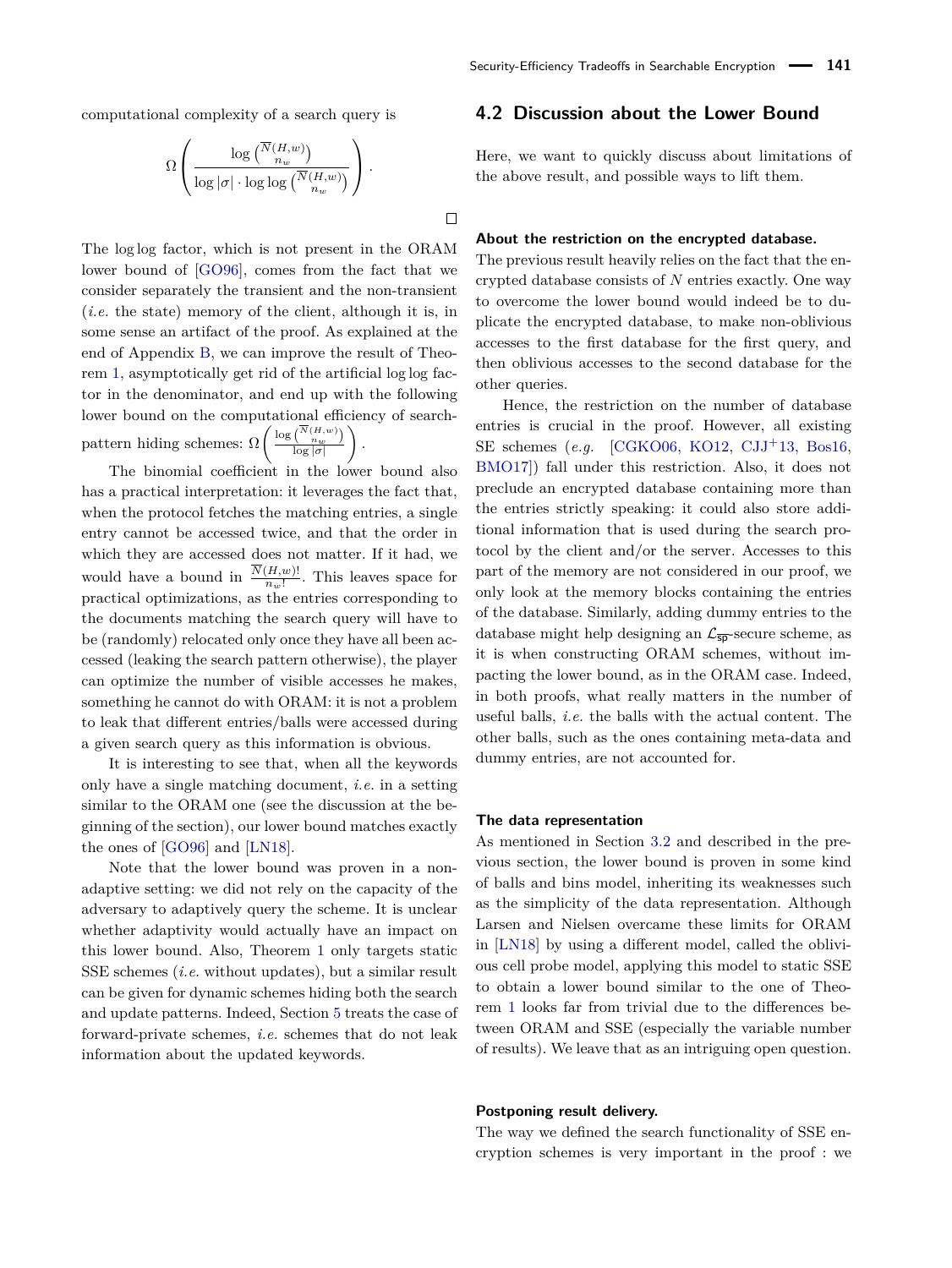require that, at the end of the execution of the Search algorithm, all the results of the search query must be returned to the client. This actually plays an important role in the proof. This constraint is satisfied by all the existing SSE schemes, except the piggyback scheme (PBS) of Kamara *et al.* [\[KMO18\]](#page-16-22).

Indeed, the PBS transforms the data so that a fixed number of entries are fetched during each query (called a batch), and it queues incoming queries so they can be processed at a later time. As stated by the authors, this trades leakage for latency: to be sure to get all the results of a query, the client has to wait for the execution of subsequent queries. As such, PBS does not satisfy our hypothesis, and might overcome our lower bound (although computing the exact efficiency of the scheme is not trivial as is heavily depends on the keyword and on the query distribution).

#### **Practicality of the lower bound**

Although it is unclear if leaking the search pattern can lead to a real attack in general, in settings where the distribution of search queries is known, it can definitely be an issue. Studying the  $\mathcal{L}_{\overline{\text{sp}}}$  leakage is interesting though, as this is essentially the minimal leakage for an "efficient" SSE scheme running is time less than  $\mathcal{O}(N)$ . As such, our result is a theoretical refinement to Naveed's study of the composition of ORAM and SSE [\[Nav15\]](#page-16-14): it shows that targeting the the  $\mathcal{L}_{\overline{SD}}$  leakage (called  $\mathcal{LC}1$ in [\[Nav15\]](#page-16-14)) cannot be practical, even without relying directly on ORAM.

Also, a search-pattern-hiding scheme does not protect against all attacks: the count attack of Cash *et al.* [\[CGPR15\]](#page-15-0) uses the number of matches of a query to recover the queried keyword when the adversary knows the database, for keywords that have a unique number of matching documents in the data set. However, such leakage-abuse attacks are beyond the scope of this paper.

### <span id="page-10-0"></span>**4.3 On the Tightness of the Lower Bound**

It is interesting to see that this lower bound does not hold anymore when the leakage is slightly increased: suppose that besides *N*, the setup also leaks, for each  $n \in \mathbb{N}$ , the number  $K_n$  of keywords *w* such that  $|DB(w)| = n$ . We can then design a scheme  $\Sigma$  whose search complexity for a keyword *w* is  $\mathcal{O}(n_w \cdot \log^2 K_{n_w})$ . To do so, the construction uses a derivative from ORAM, an oblivious map (or oblivious dictionary) data

structure, as defined by Wang *et al.* in [\[WNL](#page-16-23)<sup>+</sup>14], which has the same functionalities as a regular associative map with the additional security property that a query, whether is it a read or a write query, does not reveal any information about the accessed key, nor about its associated value.

Formally, an oblivious map (OMap) consists of one Setup algorithm, and two protocols, Read and Write. Setup takes a (regular) map as input and outputs the oblivious map data structure OMap *per se*, that will be given to the server, and the corresponding client state OMapState. To run Read, the client gives a key and the OMap state, and the server takes the OMap structure, and the client is returned the matching value to the key (or  $\perp$  if the key matches nothing). Finally, Write(*k, v,* OMapState; OMap) modifies the structure and the state so that subsequent calls to Read on key *k* return *v*. Note that OMap and OMapState can be modified during the execution of both protocols. The obliviousness security property required for an OMap states that the execution of two same-size sequences of Read and Write queries are indistinguishable to the server. A formal description of oblivious maps and their security properties is given in Appendix [A.](#page-17-1)

Concretely, for a map storing *N* elements of size *B*, the oblivious map constructed in [\[WNL](#page-16-23)+14] has a client state of  $\mathcal{O}(B \cdot \log N)$  bits, and the computational complexity of an access is  $\mathcal{O}(B \cdot \log^2 N)$ . Note that the client state can also be stored on the server, at the expense of downloading, re-encrypting and re-uploading the state after each access. This does not change the asymptotic complexity of the oblivious map, and this is the oblivious map instantiation that we will use here.

The SSE scheme matching the complexity claimed above, Melinoe, is described in Algorithm [2.](#page-11-1) For each *n* such that  $K_n \neq 0$ ,  $\Sigma$  initializes an oblivious map (OMap) of size  $K_n$  where each block corresponds to a keyword *w* such that  $|DB(w)| = n$  and stores  $DB(w)$ . Also, for each keyword  $w \in K$ , the client stores  $n_w$ . Then a search query only consists in reading the block corresponding to the search keyword *w* in the OMap for keywords with  $n_w$  results. With the OMap described in [\[WNL](#page-16-23)<sup>+</sup>14], this only requires  $\mathcal{O}(n_w \log K_{n_w})$  operations as we use  $K_{n_w}$  blocks of  $n_w$  keywords.

Melinoe can be shown  $\mathcal{L}_{\text{size}}$ -adaptively-secure with  $\mathcal{L}_{size}$  defined as

$$
\mathcal{L}_{\text{size}}^{\text{Stp}}(\text{DB}) = \{(n, K_n)\} = \left\{ (n, |\{w|DB(w) = n\}|) \right\},
$$
  

$$
\mathcal{L}_{\text{size}}^{\text{Stch}}(w) = n_w.
$$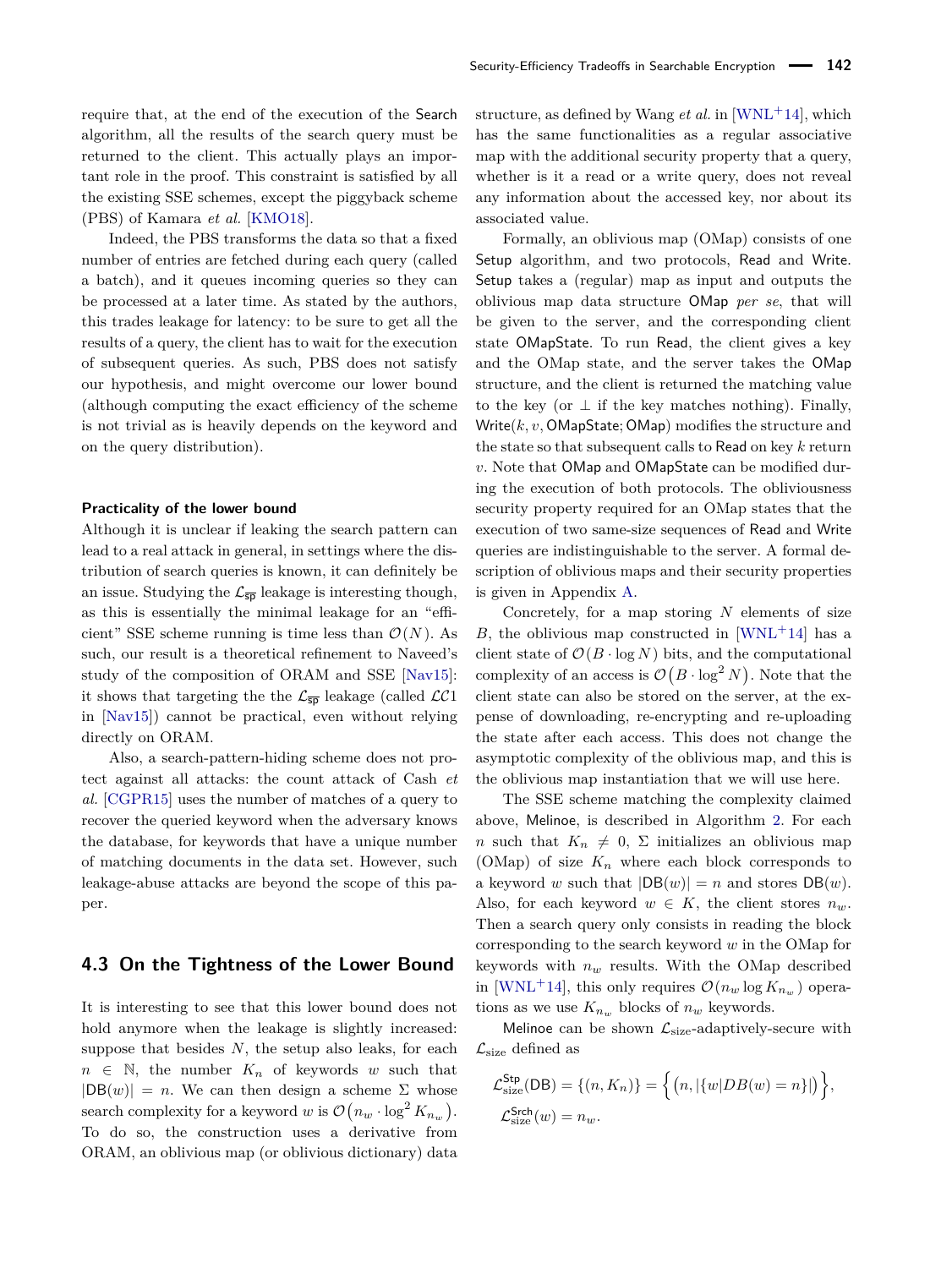#### <span id="page-11-1"></span>Setup(DB)

- 1: OMapState*,* OMap*,***W** ← empty maps
- 2: **for all** *n* such that  $\exists w$ ,  $|DB(w)| = n$  **do**
- 3:  $Tmp \leftarrow \text{empty map}$
- 4: **for all** *w* such that  $|DB(w)| = n$  **do**
- 5:  $Tmp[w] \leftarrow DB(w)$
- 6:  $\mathbf{W}[w] \leftarrow n$
- 7: **end for**
- 8: (OMapState[*n*]*,* OMap[*n*]) ← Θ*.*Setup(Tmp)
- 9: **end for**

10: **return** (OMap*,* ∅*,*(**W***,* OMapState))

### Search $(K_{\Sigma}, w, \sigma; \mathsf{EDB})$

*Client:*

- 1:  $n \leftarrow \mathbf{W}[w]$
- 2: Run  $w \leftarrow \Theta$ *.Read*(*w*, OMapState[*n*]; OMap[*n*]) with the server.  $\triangleright$  *Access w* in the *n*-th *OMap:* run the *oblivious map data structure protocol between the client and the server.* OMapState[*n*] *gets updated in the process.*
- 3: Parse the value as  $(\text{ind}_1, \ldots, \text{ind}_n)$ .
- 4: **return** (ind<sub>1</sub>, ...,  $\text{ind}_n$ ).

**Fig. 2** – Description of Melinoe.

If we use the OMap described earlier, our construction has a  $\mathcal{O}(K)$  client state (we have to store at most one OMap state and one integer per keyword in the worst case), and the search complexity for the keyword *w* is  $\mathcal{O}(n_w \cdot \log^2 K_{n_w})$ , as the OMap associated with *w* has  $K_{n_w}$  elements of size  $n_w$ . We can also outsource **W** and OMapState using an OMap, without altering the leakage profile (accesses to *w* are hidden by the use of an OMap). In this variant, which is formally described in Algorithm [5,](#page-19-1) the client has a constant-sized state, but the search complexity increases to  $\mathcal{O}\left(\log^2 K + n_w \cdot \log^2 K_{n_w}\right) = \mathcal{O}\left(n_w \cdot \log^2 K\right).$ 

Let us now consider a database such that  $N = K^{\alpha}$ , and with a set of keywords *w* such that  $n_w = L$  (constant). We suppose that we want to repeatedly want to search for one of these keyword. In the Melinoe construction, the search complexity is  $\mathcal{O}(L \log^2 K)$ , while the lower bound gives us  $\Omega\left(\log\binom{K^{\alpha}}{L}\right)$ . From Stirling's formula,  $\binom{K^{\alpha}}{L} \sim \frac{1}{\sqrt{2i}}$  $\frac{1}{2\pi L} \cdot \frac{K^{\alpha L}}{L^L}$ , and the lower bound ends up being  $\Omega(L\alpha \log K)$ . By taking  $\alpha = \log^2 K$ , we can see that the lower bound is completely broken by the Melinoe scheme.

## **4.4 Communication vs Computational Complexity**

Theorem [1](#page-7-0) states a lower bound on the total computational complexity of the client and the server during a search query, but does not specify how the work is shared between the two. This is similar to the ORAM lower bound of  $[GO96]$ , as explained in  $[DDF<sup>+</sup>16]$  $[DDF<sup>+</sup>16]$ . Indeed, in the setting of [\[GO96\]](#page-16-1), the server is not allowed to do computations, so we end up with a lower bound on the bandwidth overhead. But once the server is allowed to 'help' the client, this bandwidth overhead does not hold anymore, but the total number of atomic operations still has to satisfy the lower bound.

We are exactly in the same case with our SSE lower bound: if the server is supposed to be completely passive (*i.e.* act like some basic storage device), our computational lower bound will also be a communication lower bound. On the other hand, the searchable encryption scheme could be implemented as a garbled RAM program (see [\[LO13\]](#page-16-2)) executed by the server on its own: the size of the search token (*i.e.* the garbled program) would only depend on the security parameter, and there would not be any bandwidth overhead, whereas the computational overhead is very high.

This shows that even a small relaxation in the hypothesis of Theorem [1](#page-7-0) invalidates the lower bound.

## <span id="page-11-0"></span>**5 Forward Privacy**

In this section, we study a very important security property for dynamic searchable encryption schemes, called *forward privacy*. Informally, it states that updates do not leak information about the updated keywords. We start with a motivation and the formal definition of forward privacy, continue by presenting a lower bound on the efficiency of the update protocol of a forward-private searchable encryption scheme, and finish this section by presenting constructions that tightly match this lower bound.

## **5.1 File Injection Attacks and Forward Privacy**

File injection attacks aim at breaking the confidentiality of the user's queries by injecting adversarially-controlled documents in the database (think of an encrypted email service attacked using spam). The first of these attacks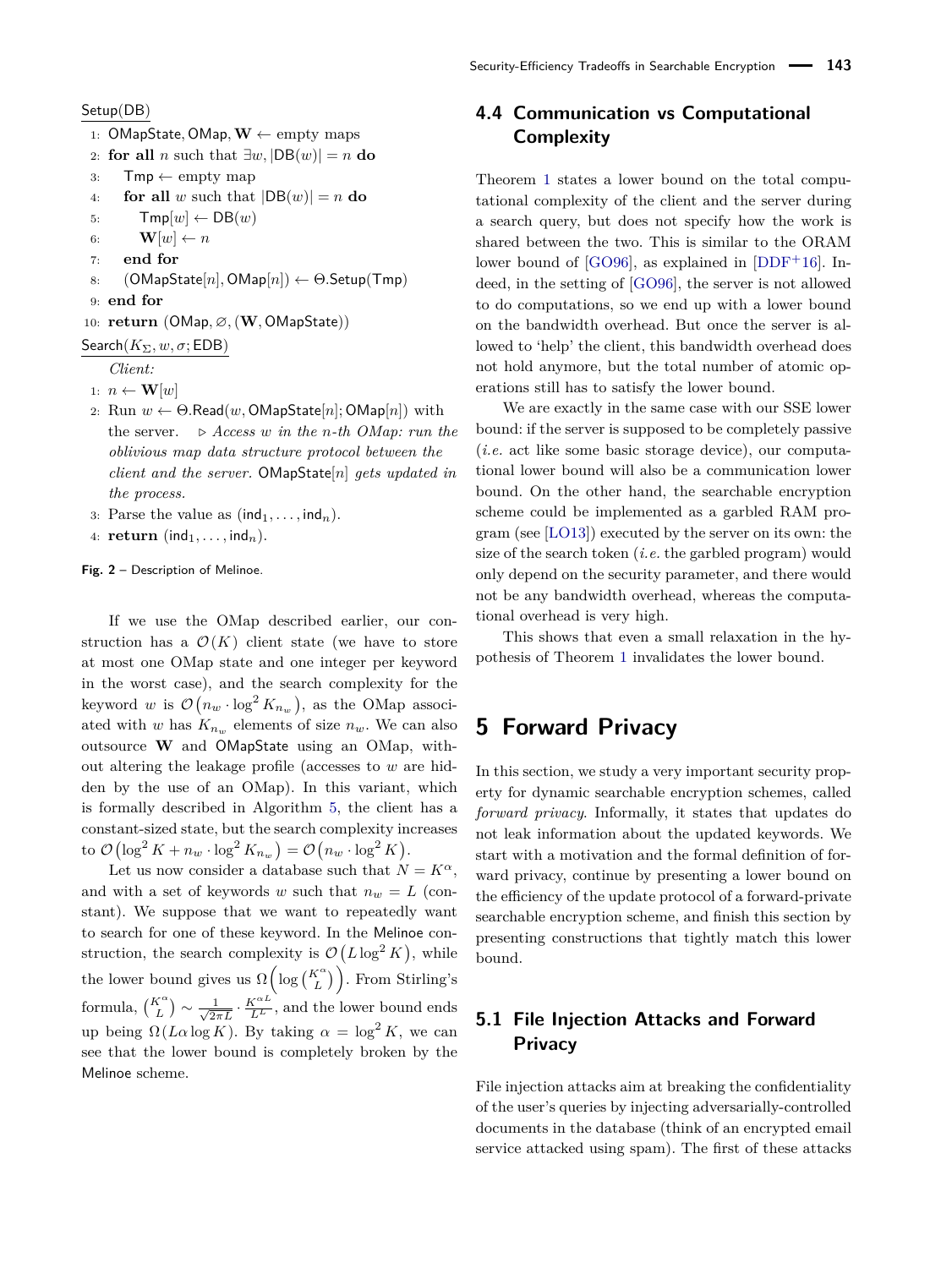was presented by Cash *et al.* in [\[CGPR15\]](#page-15-0), but only targeted legacy-compatible encrypted databases, with much more leakage than what we usually consider in this paper.

Zhang *et al.* [\[ZKP16\]](#page-16-24) improved this attack against any dynamic scheme leaking, during a search query, the results of the search or when the matching documents have been inserted in the database. They also presented a devastating adaptive variant of this attack that uses the update leakage, namely which are the previous search queries that the inserted document matches.

More specifically, their attack reveals the keyword *w* associated to a past search query *q* by inserting log 2*T* documents if the adversary knows the keyword distribution in the database, or  $K/T + \log T$  new documents if he does not. Here, *T* is the *threshold parameter*, a public parameter used to thwart the non-adaptative version of the file injection attack, and that needs to be kept small to efficiently counter it (but not too small, as it has an impact on the efficiency of the schemes). The value  $T = 200$  is used in the experiments of [\[ZKP16\]](#page-16-24): inserting 8 fake documents is sufficient for the adversary to break the confidentiality of any search query.

Hence, to avoid this attack, it is necessary that dynamic searchable encryption schemes are *forwardprivate*, *i.e.* leak no information about the updated keywords during an insertion. This notion, that is now a *de facto* standard for dynamic searchable encryption schemes  $\left[\text{GMP16}, \text{KKL}^+ \text{17}, \text{BMO17}, \text{EKPE18}\right]$  $\left[\text{GMP16}, \text{KKL}^+ \text{17}, \text{BMO17}, \text{EKPE18}\right]$  $\left[\text{GMP16}, \text{KKL}^+ \text{17}, \text{BMO17}, \text{EKPE18}\right]$ , was introduced by Stefanov *et al.* in [\[SPS14\]](#page-16-10), and formalized by Bost in [\[Bos16\]](#page-15-3). We restate this formalization in the following definition.

**Definition 4** (Forward privacy)**.** *An* L*-adaptivelysecure SSE scheme* Σ *is* forward private *if the update leakage function* L Updt *can be written as*

$$
\mathcal{L}^\mathsf{Updt}(\mathsf{op},\mathsf{in}) = \mathcal{L}'(\mathsf{op},\{(\mathsf{ind}_i,\mu_i)\})
$$

*where*  $\{(\text{ind}_i, \mu_i)\}\$ is the set of modified documents paired *with the number µ<sup>i</sup> of modified keywords for the updated*  $document$   $ind_i$ *, and*  $L'$  *is a stateless function* (*i.e. does not depend on previous queries).*

## **5.2 Lower Bounding the Search and Update Complexities of Forward-Private Searchable Encryption**

Unfortunately, forward privacy has a non-negligible performance impact: when compared to non-forward private SSE schemes such as the one in  $\left[{\rm CJJ}^+13\right]$ , which has constant client size and constant update complexity, every existing forward-private construction has an important overhead on the client storage (*e.g.* Σ*oφoς* [\[Bos16\]](#page-15-3) and subsequent works [\[KKL](#page-16-25)<sup>+</sup>17, [EKPE18\]](#page-16-11) have a  $\Theta(K)$  client storage), on the query complexity  $(e.g. \widetilde{\mathcal{O}}(\log^3 N))$  overhead for TWORAM [\[GMP16\]](#page-16-15)), or on both  $(\Theta(\log^2 N)$  update overhead and  $\mathcal{O}(N^{\alpha})$  client storage for SPS [\[SPS14\]](#page-16-10)). This leads to the question of the minimal cost of forward-private SSE.

### **General ideas**

To study the computational complexity of such construction, we proceed similarly to the lower bound of Theorem [1.](#page-7-0) Unfortunately, because we have to consider both search and update queries, the analysis is slightly more involved. Indeed, we have to consider the case where the Update protocol does essentially nothing, just appending an encrypted entry to a log, and the Search protocol does all the work: during a search, the client downloads the log, decrypts the entries and sees which ones match the searched keyword. This sketched scheme has constant update complexity, constant client size (the client can stream the log, and not download it at once), but extremely high search complexity as the update work is piggy-backed to the Search protocol.

Also, as the forward-privacy security notion only makes sense against an adaptive adversary, we have to account for this, contrary to the previous bound where the considered adversary was non-adaptive, adding a bit of complexity in the proof.

Here, for simplicity, we suppose that the scheme only supports atomic insertions, *i.e.* additions of singlekeyword/document pairs. Note that we can do that without loss of generality as more general updates can be expressed as a sequence of atomic updates, and as all the previously mentioned schemes are indeed inserting documents by processing them entry-by-entry.

#### **The choice of the leakage function**

Although we want our lower bound to be as general as possible, we need some restrictions on the leakage to make the result easier to state and to prove. For example, we could have a leakage function which reveals everything about the database and the previously issued queries during a search, and nothing during an update. This will still be a forward-private construction, although not very secure in practice. Instead, we will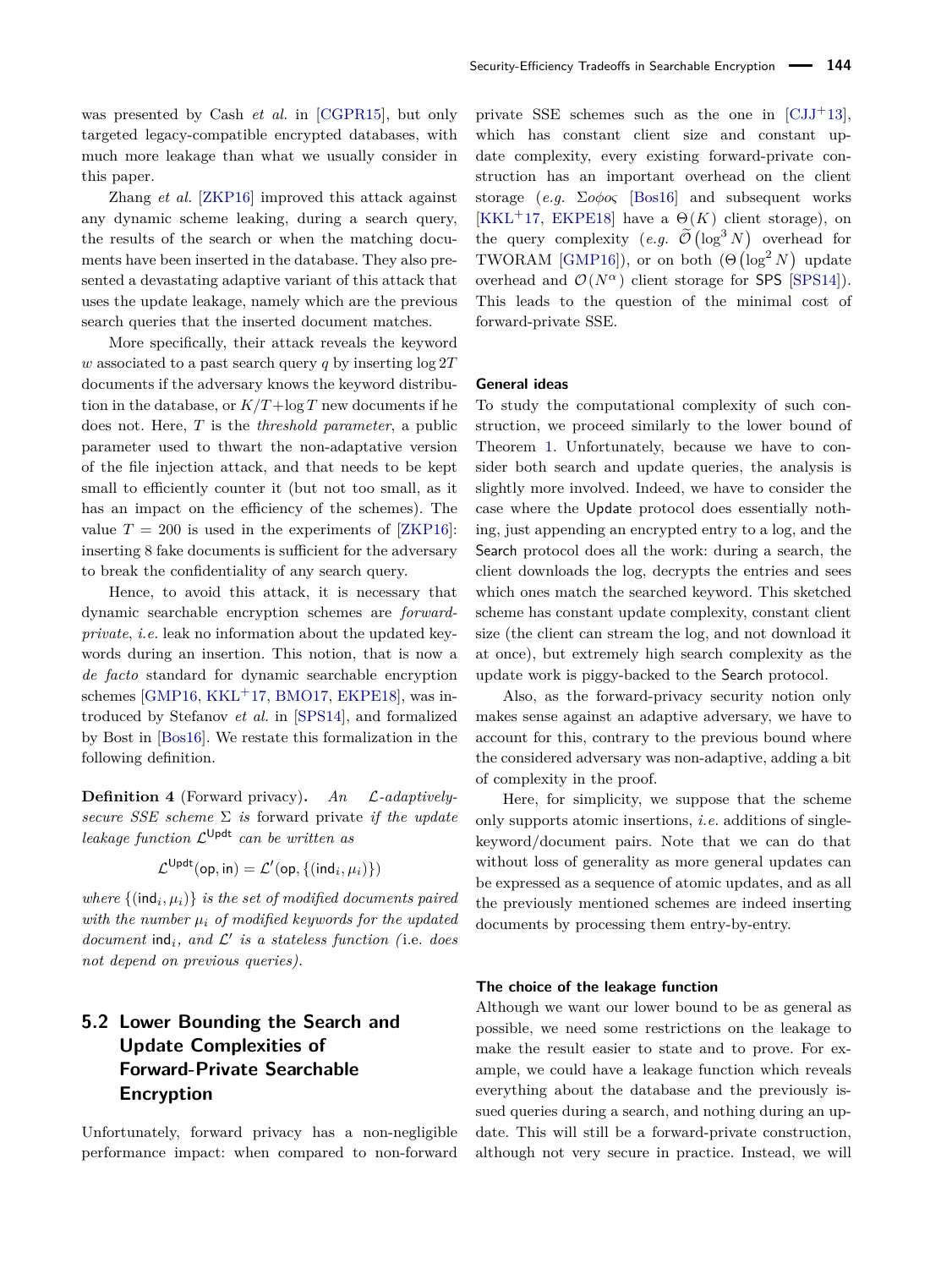consider a leakage function that only reveals information about the queried keyword and its matches during a search.

This can be formalized as follows: remember that, in Section [3.3,](#page-4-1) to define the search pattern, we used the query list  $Q$ , that is the list of all issued queries, marked as (*i, w*) for a search query on keyword *w* and  $(i, \text{op}, w, \text{ind})$  for an update on the  $(w, \text{ind})$  entry, *i* being the timestamp of the query. From this notation, we can define the list *Q*(*w*) of queries involving *w* as

$$
Q(w) = \{q \in Q | q = (i, w) \text{ or } q = (i, \text{op}, w, \text{ind})\}.
$$

From this, we can define a generic leakage function  $\mathcal{L}_{FP}$ , that achieves forward-privacy and only reveals information about the searched keywords, as:

$$
\mathcal{L}_{FP}^{\mathsf{Stp}}(\mathsf{DB}) = \mathsf{DB}, \ \mathcal{L}_{FP}^{\mathsf{Srch}}(w) = Q(w)
$$
  
and 
$$
\mathcal{L}_{FP}^{\mathsf{Updt}}(\mathsf{op}, w, \mathsf{ind}) = \mathcal{L}'(\mathsf{op}, \mathsf{ind})
$$

where  $\mathcal{L}'$  is a stateless function. It easy to see that any of the forward-private schemes from [\[SPS14,](#page-16-10) [GMP16,](#page-16-15) [Bos16,](#page-15-3)  $KKL<sup>+</sup>17$  $KKL<sup>+</sup>17$ , EKPE18 have a leakage profile that leaks less than  $\mathcal{L}_{FP}$  (in the sense of Definition [3\)](#page-5-2).

We can now formally state our lower bound theorem on the computational complexity of forward-private SSE schemes:

<span id="page-13-0"></span>**Theorem 3.** Let  $\Sigma$  be an  $\mathcal{L}$ -unconditionally-secure for*ward private SSE scheme supporting insertion and deletion of entries in the database, with*  $\mathcal{L} \preceq \mathcal{L}_{FP}$ *. Suppose*  $\Sigma$  *has a client state (permanent memory) of size*  $|\sigma|$ *. Then, either the average computational complexity of the* Update *protocol (when summing the contributions of the client and of the server) is*  $\Omega\left(\frac{\log K}{\log |\sigma| \cdot \log \log K}\right)$  *or the complexity of the* Search *protocol is*  $\Omega\left(\frac{t \log K}{\log |\sigma| \cdot \log \log K}\right)$ *where t is the number of updates since the last search query.*

*Proof.* We proceed in a similar spirit to the proof of Theorem [1,](#page-7-0) with a player, able to hold at most *b* entries (atomic document/keyword pairs), making accesses to the encrypted database in order to answer a sequence of *t* update queries, and an observer who sees these accesses. As we supposed that the updates are atomic (*i.e.* are insertions or deletions of single keyword/document pairs), a sequence of *t* updates following by a search can be written as  $[(\mathsf{op}_1, w_1, \mathsf{ind}_1), \ldots, (\mathsf{op}_t, w_t, \mathsf{ind}_t), w^*]$ . Suppose that there exists  $1 \leq k \leq t$  such that  $w^* = w_k$ , and that  $\forall i \neq k, w_i \neq w_k$ . The observer will win the game if he is able to distinguish the execution of this

query sequence with the execution of a query sequence  $[(\mathsf{op}'_1, w'_1, \mathsf{ind}'_1), \dots, (\mathsf{op}'_t, w'_t, \mathsf{ind}'_t), w'_k]$  such that, for all  $1 \leq i \leq t$ ,  $\mathcal{L}'(\mathsf{op}_i, \mathsf{ind}_i) = \mathcal{L}'(\mathsf{op}'_i, \mathsf{ind}'_i)$ , and  $\forall i \neq k, w'_i \neq$  $w'_k$ . Note that if  $(\mathsf{op}_i, \mathsf{ind}_i) = (\mathsf{op}'_i, \mathsf{ind}'_i)$  for  $1 \leq i \leq t$ , then the first condition clearly holds.

To answer these  $t + 1$  queries, the player will make a sequence of *q visible* accesses  $V = (v_1, \ldots, v_q)$ , observable by the adversary, and a sequence  $(h_1, \ldots, h_q)$ of *hidden actions h<sup>i</sup>* , which the observer cannot see. As before, the player can do one of the  $b+2$  actions among taking an entry from the cell, placing an entry in the cell or doing nothing.

As in the case of the proof of Theorem [1,](#page-7-0) the action sequence can answer at most  $(b+1)^q(b+2)^q$  update queries followed by a search query. On the other hand, the number of query sequences with the same  $\mathcal{L}_{FP}$ leakage as  $[(\mathsf{op}_1, w_1, \mathsf{ind}_1), \ldots, (\mathsf{op}_t, w_t, \mathsf{ind}_t), w_k],$  and such that  $\forall i \neq k, w_i \neq w_k$ , is at least  $(K-1)^{t-1}$ : also,  $w'_k$  must be fixed to  $w_k$ , we can generate such sequence by choosing and  $w'_i$  in  $W \setminus \{w_k\}$  for  $\forall i \neq k$ . Indeed,  $w_k$ cannot be used in the other update queries as it will be searched by the search query. As a consequence, we must have that

$$
(b+1)^{q}(b+2)^{q} \ge (K-1)^{t-1} \Leftrightarrow q \ge \frac{(t-1)\log(K-1)}{\log(b+1)(b+2)},
$$

which implies that we cannot have both that the amortized complexity of an update is less than be  $\frac{\log K - 1}{\log(b+1)(b+2)}$ , and that the complexity of a search is less than  $\frac{(t-1)\log(K-1)}{\log b(b+2)}$ . Also, we know that the computational complexity of a query has to be larger than  $b - |\sigma|$  (every memory cell used during the execution of the protocol has to be used unless it is useless). In the end, we are in one of these two cases: either the amortized complexity of an update is  $\Omega\left(\frac{\log K}{\log |\sigma| \cdot \log \log K}\right)$ (from Lemma [2\)](#page-8-0), or the complexity of a search is  $\Omega\left(\frac{(t-1)\log K}{\log|\sigma|\log \log k}\right)$  $\setminus$ .  $\Box$ log |*σ*|·log log *K*

### **5.3 On the Tightness of the Lower Bound**

It happens that the lower bound of Theorem [3](#page-13-0) is essentially tight. Indeed, there exist three schemes — Σ*oφoς* [\[Bos16\]](#page-15-3), KKLPK [\[KKL](#page-16-25)+17], and EKPE [\[EKPE18\]](#page-16-11) — that match the lower bound. For all these schemes, the client storage complexity is  $\Theta(K)$  (at least one counter is stored for each keyword on the client side), and the updates have a constant time complexity.

Also, we can modify these schemes so as to reach the other side of the tradeoff: forward-private schemes with constant client storage. It is very important that the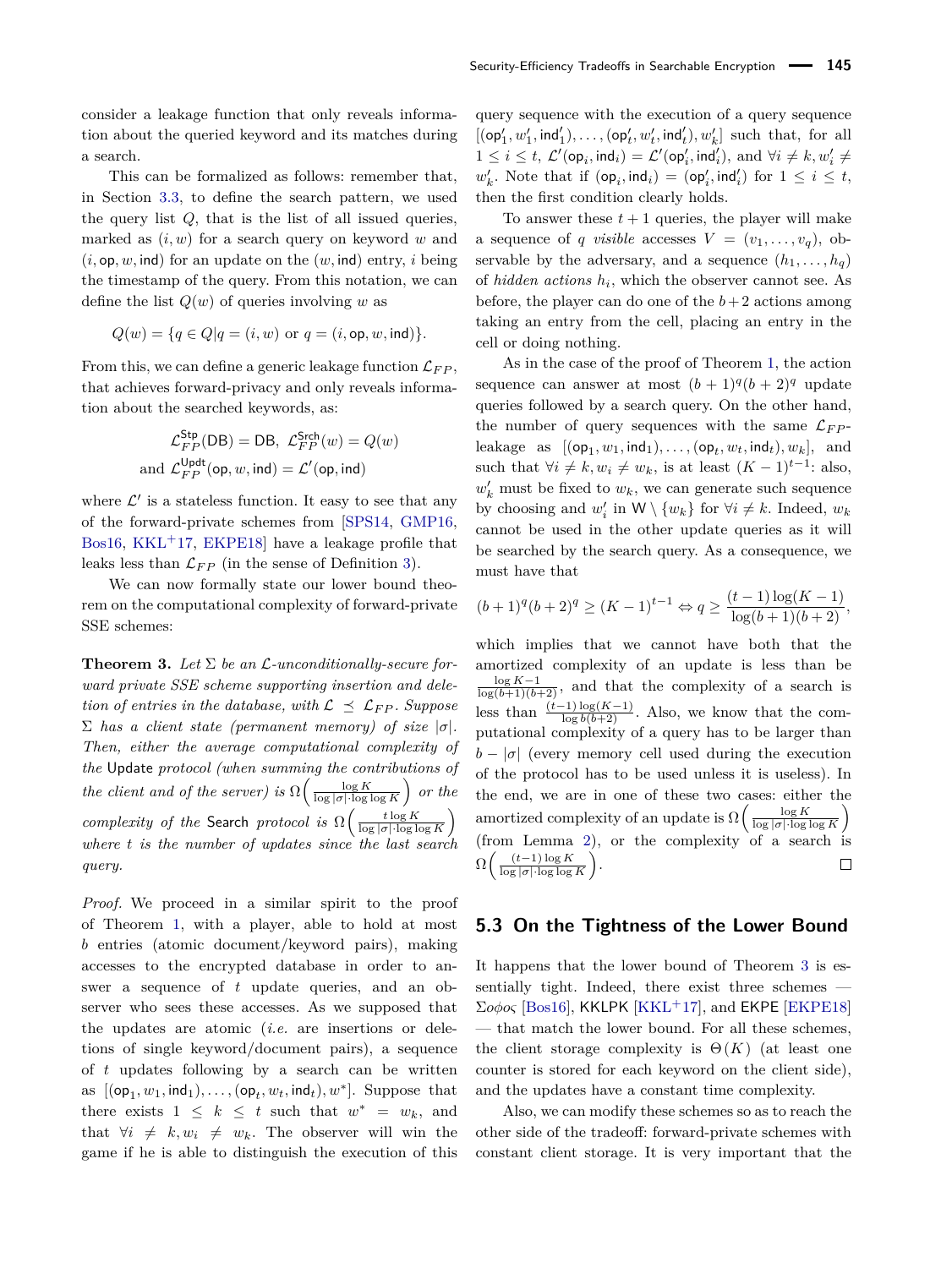outsourcing of these schemes' keyword-to-counter map does not leak that the same counter was accessed when a search query on *w* is followed by an update query on *w*. A natural way to avoid that is to put the counter map in an ORAM, as every access would be hidden.

More precisely, we can use oblivious maps, as in Section [4.3,](#page-10-0) to outsource the storage of the counters to the server. The OMap of Wang  $et \ al.$  [\[WNL](#page-16-23)<sup>+</sup>14] will produce a scheme with update complexity  $\mathcal{O}(\log^2 K)$ and  $\mathcal{O}(\log K)$  client storage. The client storage, as in the Melinoe construction, be reduced to  $\mathcal{O}(1)$  by storing the OMap state on the server, fetching it and re-encrypting it for every access.

Also, one can construct a scheme, described in Algorithm [3,](#page-14-0) with constant update complexity, constant client size and  $\mathcal{O}(\log^2 K + n_w)$  amortized search complexity. It uses an underlying forward-private scheme  $\Sigma$ with a constant-size client state and  $\mathcal{O}(\log^2 K)$  search and update complexity (such as the ones described just before). The search complexity of the first two steps is  $\mathcal{O}(t \log K)$ , as the client must first decrypt the entries in L, each of size  $\mathcal{O}(\log K)$  at least (there is at least one entry per keyword, and there are *K* keywords). The total complexity of the Search protocol is  $\mathcal{O}\left(t\log^2 K + n_w\right)$  as the client makes *t* insertions, of complexity  $\mathcal{O}(\log^2 K)$ and one search of complexity  $\mathcal{O}(\log^2 K + n_w)$ . This scheme is hence optimal as the complexity of the search algorithm has to be  $\Omega(n_w)$  anyways, which, combined with our lower bound, means that the search complexity is at least  $\Omega\left(\log^2 K + n_w\right)$ .

Yet, it is unclear if we can construct schemes whose efficiency is on the trade-off curve, between the extrema, *e.g.* a scheme with  $\mathcal{O}(\sqrt{K})$  client storage and  $\mathcal{O}(1)$  update complexity. We think this is an interesting question for future work.

Also, it would be interesting to see if we can transform the  $\log^2 K$  term into a  $\log K$  term in both of the previous tight schemes with constant-size client state. The squaring comes from the use of OMaps/tree-based ORAM to outsource the client's state, and it might be asymptotically overcome using more recent ORAM con-structions, such as OptORAMa [\[AKL](#page-15-19)<sup>+</sup>18].

#### Variants of the  $\mathcal{L}_{FP}$  leakage function

One could wonder what is the impact of slightly changing the leakage function. First, reducing the leakage would essentially mean that the scheme hides the 'history' of the searched keyword, *i.e.* when the entries matching the keyword have been inserted. A scheme with such leakage would be very close to ORAM, and <span id="page-14-0"></span>Setup(DB)

1:  $K_E \overset{\$}{\leftarrow} \{0,1\}^{\lambda}$ 2:  $L \leftarrow \text{empty list}$ 3:  $(EDB_{\Sigma}, K_{\Sigma}, \sigma_{\Sigma}) \leftarrow \Sigma$ *.Setup(DB)* 

4: **return**  $((\text{EDB}_{\Sigma}, L), (K_{\Sigma}, K_{E}), \sigma_{\Sigma})$ 

Update $((K_{\Sigma}, K_{E}), \sigma_{\Sigma}, w, \text{ind}; \text{EDB})$ 

*Client:*

- 1:  $e \leftarrow \text{Enc}(K_E, (w, \text{ind}))$
- 2: Send *e* to the server. *Server:*
- 3: Appends *e* to *L*.

$$
{\sf Search}((K_\Sigma,K_E),w,\sigma; {\sf EDB})
$$

- 1: For each  $e \in L$ , the client downloads and decrypts  $e$ , getting the pair  $(w', \text{ind})$ .
- 2: The client and server run  $\Sigma$ . Update( $K_{\Sigma}$ ,  $\sigma$ ,  $w'$ , ind).
- 3: The server resets *L* to an empty list.
- 4: Run  $\Sigma$ **. Search** $(w)$ , and return the result.

**Fig. 3** – Description of a forward private scheme with constant update complexity and constant client size.  $\Sigma$  is a forward-private scheme with  $\mathcal{O}\left(n_w + \log^2 K \right)$  search and  $\mathcal{O}\left(\log^2 K \right)$  update complexity.

the only existing construction achieving this leakage is actually ORAM-based [\[GMP16\]](#page-16-15). As such, we believe it is unlikely to construct such a scheme that would be significantly better than ORAM, as shown in Section [4.](#page-6-0)

On the other side, increasing the leakage would mean leaking information about keywords different from the one being searched. In some sense, this would break the intention behind the forward privacy requirement: leaking information only about the query itself (in the case of an update, the nature of the operation and its size). Hence, we did not really study this case, although we can easily see that, in this setting, we can achieve a better complexity, for example by revealing *all* the updates since the last search during a search query, and not just the updates related to the searched keyword.

# **6 Conclusion**

We studied two lower bounds on searchable encryption schemes, targeting static schemes hiding the search pattern, and forward-private dynamic schemes. We showed that these lower bounds are tight in the last case, and allow different efficiency tradeoffs, *e.g.* between the size of the client's state and the queries' computational complexity.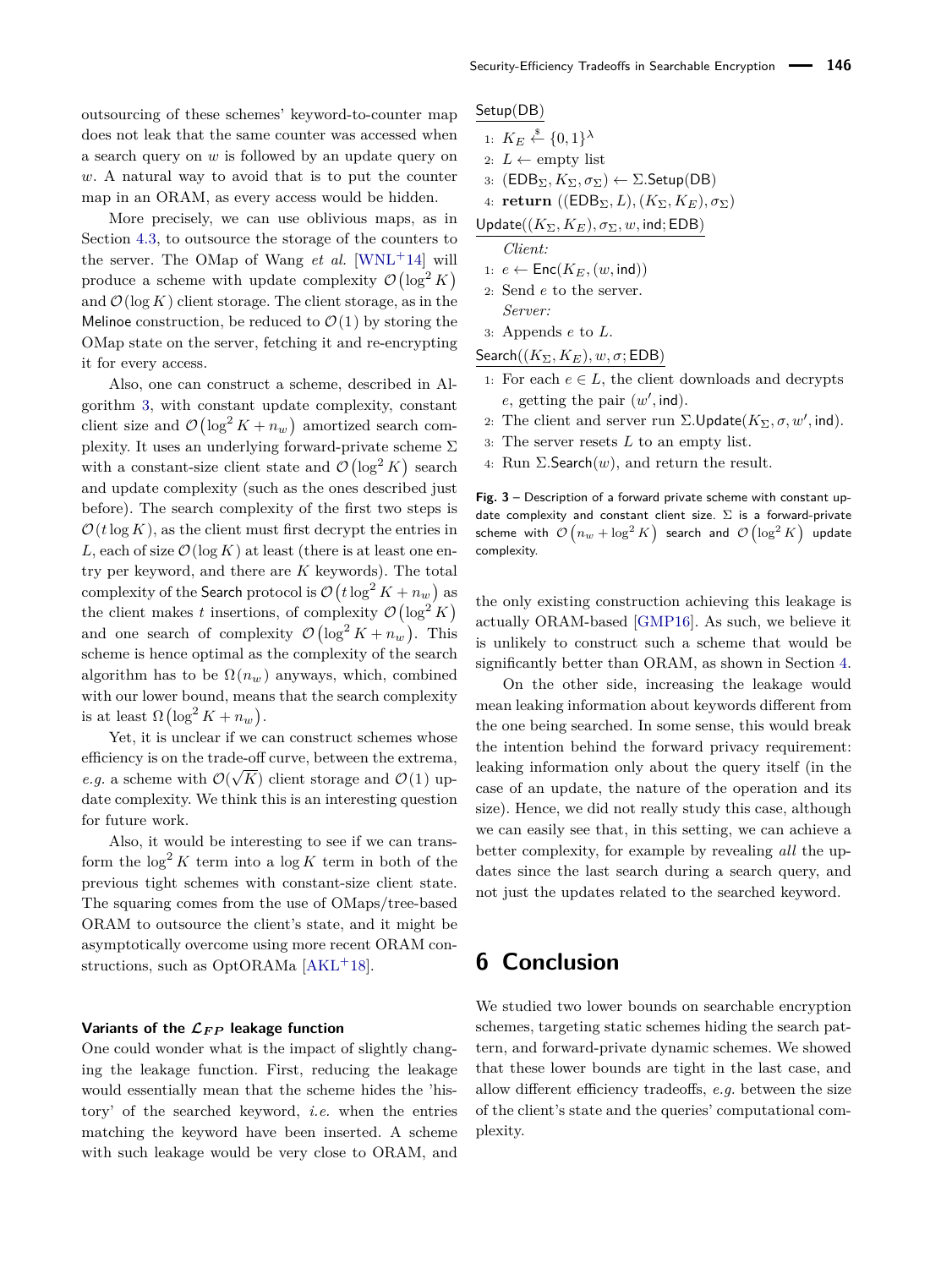Although, as explained in Section [4.2,](#page-9-0) the chosen models for the lower bounds might have their limits, we think that our results provide a better understanding of what is possible, and what is not, to do with searchable encryption schemes. Improving the strength of results, *e.g.* by using a more general model for the database representation, is a very interesting question left for future work.

## **Acknowledgments**

The authors thanks Tarik Moataz for spotting an issue with a previous version of Theorem [3,](#page-13-0) David Pointcheval for the help and all the useful comments, the PoPETs shepherds, Wei-Kai Lin and Peter Schwabe for their help improving the paper, and the anonymous reviewers. They also thank the Agence Nationale de Recherche (ANR), which partially funded this research by means of the SafeTLS project.

## **References**

- <span id="page-15-19"></span>[AKL+18] Asharov, G., Komargodski, I., Lin, W.K., Nayak, K., Peserico, E., and Shi, E. OptORAMa: Optimal oblivious ram. Cryptology ePrint Archive, Report 2018/892 (2018). [https://eprint.iacr.org/2018/892.](https://eprint.iacr.org/2018/892)
- <span id="page-15-11"></span>[ANSS16] Asharov, G., Naor, M., Segev, G., and Shahaf, I. Searchable symmetric encryption: optimal locality in linear space via two-dimensional balanced allocations. In: D. Wichs and Y. Mansour (eds.), 48th ACM STOC, pp. 1101–1114. ACM Press (Jun. 2016).
- <span id="page-15-12"></span>[ASS18] Asharov, G., Segev, G., and Shahaf, I. Tight tradeoffs in searchable symmetric encryption. In: H. Shacham and A. Boldyreva (eds.), CRYPTO 2018, Part I, LNCS, vol. 10991, pp. 407–436. Springer, Heidelberg (Aug. 2018).
- <span id="page-15-9"></span>[BBO07] Bellare, M., Boldyreva, A., and O'Neill, A. Deterministic and efficiently searchable encryption. In: A. Menezes (ed.), CRYPTO 2007, LNCS, vol. 4622, pp. 535–552. Springer, Heidelberg (Aug. 2007).
- <span id="page-15-6"></span>[BCLO09] Boldyreva, A., Chenette, N., Lee, Y., and O'Neill, A. Order-preserving symmetric encryption. In: A. Joux (ed.), EUROCRYPT 2009, LNCS, vol. 5479, pp. 224–241. Springer, Heidelberg (Apr. 2009).
- <span id="page-15-7"></span>[BDOP04] Boneh, D., Di Crescenzo, G., Ostrovsky, R., and Persiano, G. Public key encryption with keyword search. In: C. Cachin and J. Camenisch (eds.), EU-ROCRYPT 2004, LNCS, vol. 3027, pp. 506–522. Springer, Heidelberg (May 2004).
- <span id="page-15-14"></span>[BFP16] Bost, R., Fouque, P.A., and Pointcheval, D. Verifiable dynamic symmetric searchable encryption: Optimality and forward security. Cryptol-

ogy ePrint Archive, Report 2016/062 (2016). [http://eprint.iacr.org/2016/062.](http://eprint.iacr.org/2016/062)

- <span id="page-15-8"></span>[BKOS07] Boneh, D., Kushilevitz, E., Ostrovsky, R., and Skeith III, W.E. Public key encryption that allows PIR queries. In: A. Menezes (ed.), CRYPTO 2007, LNCS, vol. 4622, pp. 50–67. Springer, Heidelberg (Aug. 2007).
- <span id="page-15-4"></span>[BMO17] Bost, R., Minaud, B., and Ohrimenko, O. Forward and backward private searchable encryption from constrained cryptographic primitives. In: B.M. Thuraisingham, D. Evans, T. Malkin, and D. Xu (eds.), ACM CCS 2017, pp. 1465–1482. ACM Press (Oct. / Nov. 2017).
- <span id="page-15-16"></span>[BN16] Boyle, E. and Naor, M. Is there an oblivious RAM lower bound? In: M. Sudan (ed.), ITCS 2016, pp. 357–368. ACM (Jan. 2016).
- <span id="page-15-3"></span>[Bos16] Bost, R. Σ*oφoς*: Forward secure searchable encryption. In: E.R. Weippl, S. Katzenbeisser, C. Kruegel, A.C. Myers, and S. Halevi (eds.), ACM CCS 2016, pp. 1143–1154. ACM Press (Oct. 2016).
- <span id="page-15-18"></span>[Bos18] Bost, R. Searchable Encryption – New Constructions of Encrypted Databases. Ph.D. thesis, Université de Rennes 1 (January 2018). URL [https://www.theses.](https://www.theses.fr/2018REN1S001) [fr/2018REN1S001.](https://www.theses.fr/2018REN1S001)
- <span id="page-15-17"></span>[BR06] Bellare, M. and Rogaway, P. The security of triple encryption and a framework for code-based game-playing proofs. In: S. Vaudenay (ed.), EU-ROCRYPT 2006, LNCS, vol. 4004, pp. 409–426. Springer, Heidelberg (May / Jun. 2006).
- <span id="page-15-1"></span>[CGKO06] Curtmola, R., Garay, J.A., Kamara, S., and Ostrovsky, R. Searchable symmetric encryption: improved definitions and efficient constructions. In: A. Juels, R.N. Wright, and S. De Capitani di Vimercati (eds.), ACM CCS 2006, pp. 79–88. ACM Press (Oct. / Nov. 2006).
- <span id="page-15-0"></span>[CGPR15] Cash, D., Grubbs, P., Perry, J., and Ristenpart, T. Leakage-abuse attacks against searchable encryption. In: I. Ray, N. Li, and C. Kruegel (eds.), ACM CCS 2015, pp. 668–679. ACM Press (Oct. 2015).
- <span id="page-15-2"></span>[CJJ+13] Cash, D., Jarecki, S., Jutla, C.S., Krawczyk, H., Rosu, M.C., and Steiner, M. Highly-scalable searchable symmetric encryption with support for Boolean queries. In: R. Canetti and J.A. Garay (eds.), CRYPTO 2013, Part I, LNCS, vol. 8042, pp. 353– 373. Springer, Heidelberg (Aug. 2013).
- <span id="page-15-5"></span>[CK10] Chase, M. and Kamara, S. Structured encryption and controlled disclosure. In: M. Abe (ed.), ASI-ACRYPT 2010, LNCS, vol. 6477, pp. 577–594. Springer, Heidelberg (Dec. 2010).
- <span id="page-15-10"></span>[CT14] Cash, D. and Tessaro, S. The locality of searchable symmetric encryption. In: P.Q. Nguyen and E. Oswald (eds.), EUROCRYPT 2014, LNCS, vol. 8441, pp. 351–368. Springer, Heidelberg (May 2014).
- <span id="page-15-15"></span>[DDF+16] Devadas, S., Dijk, M., Fletcher, C.W., Ren, L., Shi, E., and Wichs, D. Onion ORAM: A constant bandwidth blowup oblivious RAM. In: E. Kushilevitz and T. Malkin (eds.), TCC 2016-A, Part II, LNCS, vol. 9563, pp. 145–174. Springer, Heidelberg (Jan. 2016).
- <span id="page-15-13"></span>[DPP18] Demertzis, I., Papadopoulos, D., and Papamanthou, C. Searchable encryption with opti-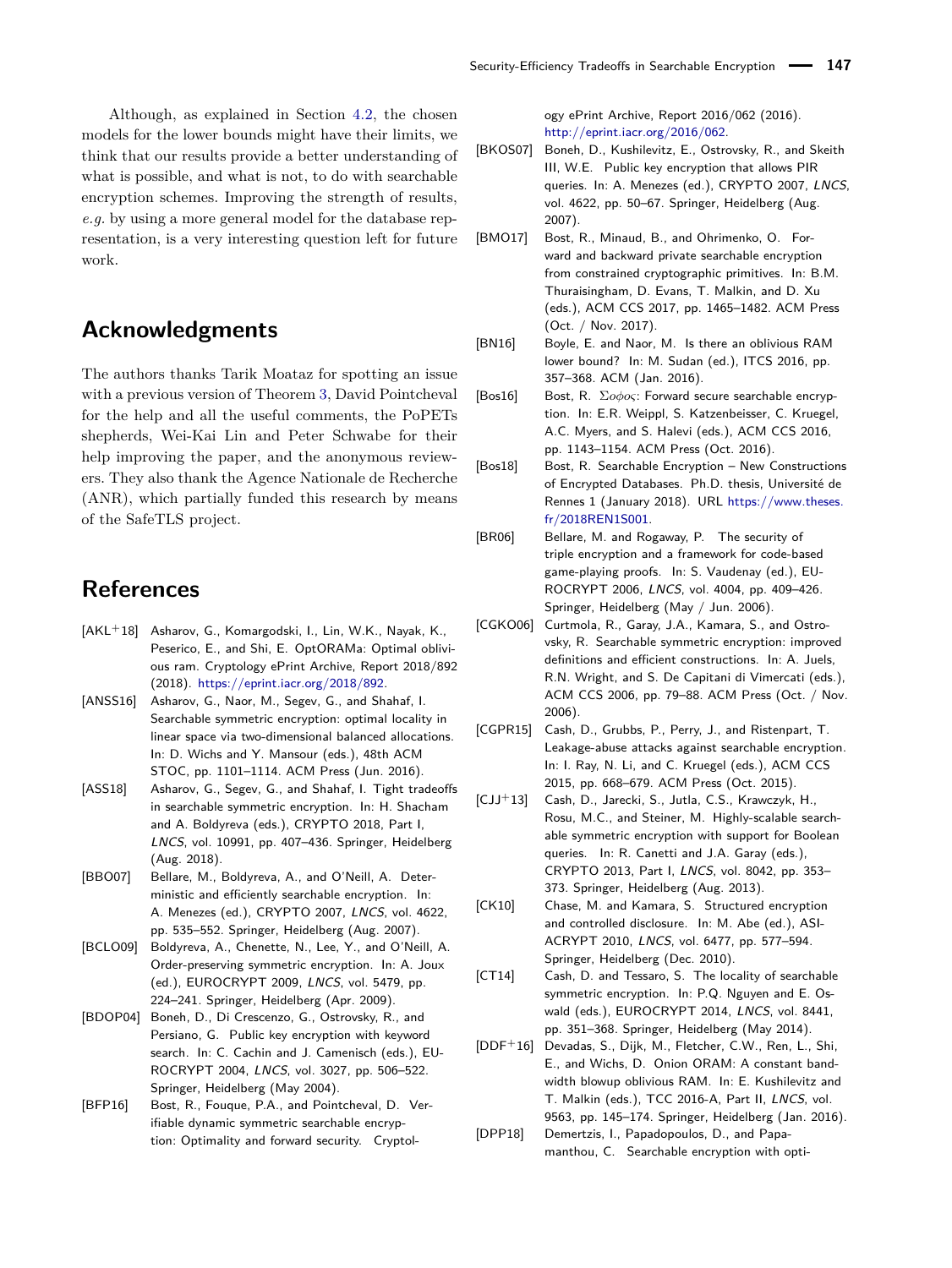mal locality: Achieving sublogarithmic read efficiency. In: H. Shacham and A. Boldyreva (eds.), CRYPTO 2018, Part I, LNCS, vol. 10991, pp. 371– 406. Springer, Heidelberg (Aug. 2018).

- <span id="page-16-11"></span>[EKPE18] Etemad, M., Küpçü, A., Papamanthou, C., and Evans, D. Efficient dynamic searchable encryption with forward privacy. PoPETs, vol. 2018(1):(2018), pp. 5–20. URL [https://doi.org/10.1515/popets-](https://doi.org/10.1515/popets-2018-0002)[2018-0002.](https://doi.org/10.1515/popets-2018-0002)
- <span id="page-16-0"></span>[Gen09] Gentry, C. A fully homomorphic encryption scheme. Ph.D. thesis, Stanford University (2009). [crypto.](crypto.stanford.edu/craig) [stanford.edu/craig.](crypto.stanford.edu/craig)
- <span id="page-16-15"></span>[GMP16] Garg, S., Mohassel, P., and Papamanthou, C. TWORAM: Efficient oblivious RAM in two rounds with applications to searchable encryption. In: M. Robshaw and J. Katz (eds.), CRYPTO 2016, Part III, LNCS, vol. 9816, pp. 563–592. Springer, Heidelberg (Aug. 2016).
- <span id="page-16-1"></span>[GO96] Goldreich, O. and Ostrovsky, R. Software protection and simulation on oblivious RAMs. Journal of the ACM, vol. 43(3):(1996), pp. 431–473.
- <span id="page-16-5"></span>[GSB+17] Grubbs, P., Sekniqi, K., Bindschaedler, V., Naveed, M., and Ristenpart, T. Leakage-abuse attacks against order-revealing encryption. In: 2017 IEEE Symposium on Security and Privacy, pp. 655–672. IEEE Computer Society Press (May 2017).
- <span id="page-16-19"></span>[JJK+13] Jarecki, S., Jutla, C.S., Krawczyk, H., Rosu, M.C., and Steiner, M. Outsourced symmetric private information retrieval. In: A.R. Sadeghi, V.D. Gligor, and M. Yung (eds.), ACM CCS 2013, pp. 875–888. ACM Press (Nov. 2013).
- <span id="page-16-25"></span> $[KKL+17]$  Kim, K.S., Kim, M., Lee, D., Park, J.H., and Kim, W.H. Forward secure dynamic searchable symmetric encryption with efficient updates. In: B.M. Thuraisingham, D. Evans, T. Malkin, and D. Xu (eds.), ACM CCS 2017, pp. 1449–1463. ACM Press (Oct. / Nov. 2017).
- <span id="page-16-13"></span>[KM17] Kamara, S. and Moataz, T. Boolean searchable symmetric encryption with worst-case sub-linear complexity. In: J. Coron and J.B. Nielsen (eds.), EU-ROCRYPT 2017, Part III, LNCS, vol. 10212, pp. 94–124. Springer, Heidelberg (Apr. / May 2017).
- <span id="page-16-22"></span>[KMO18] Kamara, S., Moataz, T., and Ohrimenko, O. Structured encryption and leakage suppression. In: H. Shacham and A. Boldyreva (eds.), CRYPTO 2018, Part I, LNCS, vol. 10991, pp. 339– 370. Springer, Heidelberg (Aug. 2018).
- <span id="page-16-6"></span>[KO12] Kurosawa, K. and Ohtaki, Y. UC-secure searchable symmetric encryption. In: A.D. Keromytis (ed.), FC 2012, LNCS, vol. 7397, pp. 285–298. Springer, Heidelberg (Feb. / Mar. 2012).
- <span id="page-16-16"></span>[KO13] Kurosawa, K. and Ohtaki, Y. How to update documents verifiably in searchable symmetric encryption. In: M. Abdalla, C. Nita-Rotaru, and R. Dahab (eds.), CANS 13, LNCS, vol. 8257, pp. 309–328. Springer, Heidelberg (Nov. 2013).
- <span id="page-16-8"></span>[KP13] Kamara, S. and Papamanthou, C. Parallel and dynamic searchable symmetric encryption. In: A.R. Sadeghi (ed.), FC 2013, LNCS, vol. 7859, pp. 258– 274. Springer, Heidelberg (Apr. 2013).
- <span id="page-16-7"></span>[KPR12] Kamara, S., Papamanthou, C., and Roeder, T. Dynamic searchable symmetric encryption. In: T. Yu, G. Danezis, and V.D. Gligor (eds.), ACM CCS 2012, pp. 965–976. ACM Press (Oct. 2012).
- <span id="page-16-21"></span>[LN18] Larsen, K.G. and Nielsen, J.B. Yes, there is an oblivious RAM lower bound! In: H. Shacham and A. Boldyreva (eds.), CRYPTO 2018, Part II, LNCS, vol. 10992, pp. 523–542. Springer, Heidelberg (Aug. 2018).
- <span id="page-16-2"></span>[LO13] Lu, S. and Ostrovsky, R. How to garble RAM programs. In: T. Johansson and P.Q. Nguyen (eds.), EUROCRYPT 2013, LNCS, vol. 7881, pp. 719–734. Springer, Heidelberg (May 2013).
- <span id="page-16-14"></span>[Nav15] Naveed, M. The fallacy of composition of oblivious RAM and searchable encryption. Cryptology ePrint Archive, Report 2015/668 (2015). [http://eprint.iacr.](http://eprint.iacr.org/2015/668) [org/2015/668.](http://eprint.iacr.org/2015/668)
- <span id="page-16-4"></span>[NKW15] Naveed, M., Kamara, S., and Wright, C.V. Inference attacks on property-preserving encrypted databases. In: I. Ray, N. Li, and C. Kruegel (eds.), ACM CCS 2015, pp. 644–655. ACM Press (Oct. 2015).
- <span id="page-16-9"></span>[PKV+14] Pappas, V., Krell, F., Vo, B., Kolesnikov, V., Malkin, T., Choi, S.G., George, W., Keromytis, A.D., and Bellovin, S. Blind seer: A scalable private DBMS. In: 2014 IEEE Symposium on Security and Privacy, pp. 359–374. IEEE Computer Society Press (May 2014).
- <span id="page-16-17"></span>[PLZ13] Popa, R.A., Li, F.H., and Zeldovich, N. An idealsecurity protocol for order-preserving encoding. In: 2013 IEEE Symposium on Security and Privacy, pp. 463–477. IEEE Computer Society Press (May 2013).
- <span id="page-16-3"></span>[PRZB11] Popa, R.A., Redfield, C., Zeldovich, N., and Balakrishnan, H. Cryptdb: protecting confidentiality with encrypted query processing. In: ACM SOSP 11, pp. 85–100. ACM (2011).
- <span id="page-16-18"></span>[PZ13] Popa, R.A. and Zeldovich, N. Multi-key searchable encryption. Cryptology ePrint Archive, Report 2013/508 (2013). [http://eprint.iacr.org/2013/508.](http://eprint.iacr.org/2013/508)
- <span id="page-16-10"></span>[SPS14] Stefanov, E., Papamanthou, C., and Shi, E. Practical dynamic searchable encryption with small leakage. In: NDSS 2014. The Internet Society (Feb. 2014).
- <span id="page-16-12"></span>[SWP00] Song, D.X., Wagner, D., and Perrig, A. Practical techniques for searches on encrypted data. In: 2000 IEEE Symposium on Security and Privacy, pp. 44–55. IEEE Computer Society Press (May 2000).
- <span id="page-16-23"></span>[WNL+14] Wang, X.S., Nayak, K., Liu, C., Chan, T.H.H., Shi, E., Stefanov, E., and Huang, Y. Oblivious data structures. In: G.J. Ahn, M. Yung, and N. Li (eds.), ACM CCS 2014, pp. 215–226. ACM Press (Nov. 2014).
- <span id="page-16-20"></span>[WW18] Weiss, M. and Wichs, D. Is there an oblivious RAM lower bound for online reads? Cryptology ePrint Archive, Report 2018/619 (2018). [https://eprint.iacr.](https://eprint.iacr.org/2018/619) [org/2018/619.](https://eprint.iacr.org/2018/619)
- <span id="page-16-24"></span>[ZKP16] Zhang, Y., Katz, J., and Papamanthou, C. All your queries are belong to us: The power of file-injection attacks on searchable encryption. In: T. Holz and S. Savage (eds.), USENIX Security 2016, pp. 707– 720. USENIX Association (Aug. 2016).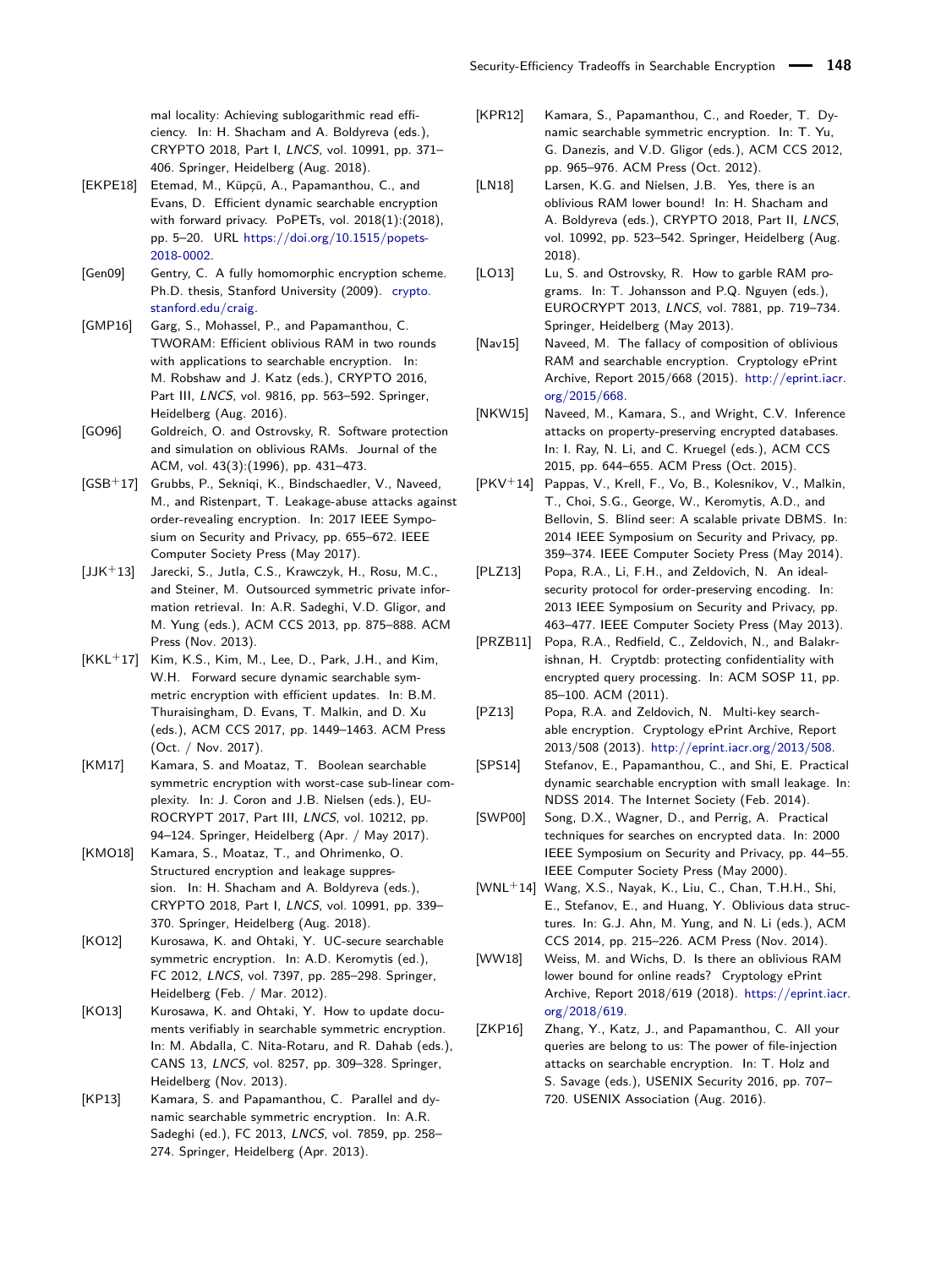## <span id="page-17-1"></span>**A Oblivious Maps**

### **A.1 Definition**

As we explained in Section [4.3,](#page-10-0) an oblivious map is composed of one algorithm and two protocols between a client and a server:

- Setup $(T)$  is a probabilistic algorithm that takes as input the initial content of the OMap *T*. It outputs a couple (OMapState*,* OMap), OMap is the oblivious data structure stored on the server, and OMapState is the client's state.
- $\mathsf{Read}(k, \mathsf{OMapState}; \mathsf{OMap})$  is a protocol between the client with input the (non cryptographic) key *k* (the query), and the client's internal state OMapState; and the server with input the OMap data structure OMap.

After completing the Search protocol, the client outputs a value  $v$  and a new state  $\mathsf{OMapState}'.$  The value  $v$  can be  $\top$  to signify that  $k$  does not match any value in the map. Both  $v$  and  $\mathsf{OMapState}'$  can take the special value  $\perp$  to signify an error or a failure in the execution of the protocol. The server possibly outputs an updated structure OMap'.

– Write(*k, v,* OMapState; OMap) is a protocol between the client with input the key *k*, the value *v*, and the client's internal state OMapState; and the server with input the OMap data structure OMap. At the end of the execution of the protocol, the client outputs a new state OMapState', which can take the special value ⊥, and the server outputs a new data structure OMap'.

In this paper, we assumed that the OMap instantiations we were using are correct, namely that  $\mathsf{Read}(k)$ return the latest value  $v$  for key  $k$ , *i.e.* the value  $v$  of the latest call to Write $(k, v)$  or  $T[k]$  where  $T$  is the initial map used during setup.

### **A.2 Security**

The security requirement of oblivious maps state that two sequences of access (read or writes) are indistinguishable. It can be formalized using the security game of Figure [4.](#page-17-2)

**Definition 5.** *Let* Θ *be an OMap scheme. For an adversary A, the advantage*  $\mathsf{Adv}_{\Theta, A}^{\text{OVM-ind}}(\lambda)$  *of A in the indistinguishability-based confidentiality game is defined*

<span id="page-17-2"></span> $Init(T_0, T_1)$ **if**  $|T_0| \neq |T_0|$ Abort game  $b \stackrel{\$}{\leftarrow} \{0,1\}$  $(OMapState, OMap) \overset{\hspace{0.1em}\mathsf{\scriptscriptstyle\$}}{\leftarrow} Setup(T_b)$ **return** OMap Access(*q*0*, q*1) **if** *q<sup>b</sup>* is a Read access **then** Parse  $q_b$  as  $k$  $(v, \textsf{OMapState}, \tau; \textsf{OMap}) \overset{§}{\leftarrow}$  $\text{Read}_C(k, \text{OMapState}; \text{OMap}) \leftrightarrow A$ **else** Parse  $q_b$  as  $(k, v)$  $(OMapState, τ; OMap) \xleftarrow{\$}$  $Write_C(k, v, OMapState; OMap) \leftrightarrow A$ **end if return** *τ*  $Final(b')$  $\textbf{return } b = b'$ 

Fig. 4 – Security game OMAPIND capturing malicious adversaries. The notation  $\leftrightarrow A$  represents interactions with the adversary.

*as*

$$
\mathsf{Adv}_{\Theta,A}^{\mathrm{QVM\text{-}ind}}(\lambda) = \left| \frac{1}{2} - \mathbb{P}[\mathrm{OMAPIND}_{\Theta}^{A}(1^{\lambda}) = 1] \right|.
$$

*An OMap scheme* Θ *is* adaptively-indistinguishability secure *if for any polynomial-time adversary A,*  $\mathsf{Adv}_{\Theta,A}^{\text{OVM-ind}}(\lambda)$  *is negligible in*  $\lambda$ *.* 

As in the SSE case, this definition covers both passive and active adversaries (depending on whether *A* respects or not the protocols).

## <span id="page-17-0"></span>**B Additional Proofs**

We are giving here the formal proofs of Lemma [2.](#page-8-0)

*Proof.* This lemma can be shown using simple analysis. We start by a simple variable change:

$$
\max_{x \in [D+1, +\infty)} \left\{ x - D, \frac{C}{\log(x+1)(x+2)} \right\}
$$

$$
= \max_{x \in [1, +\infty)} \left\{ x, \frac{C}{\log(x+D+1)(x+D+2)} \right\}
$$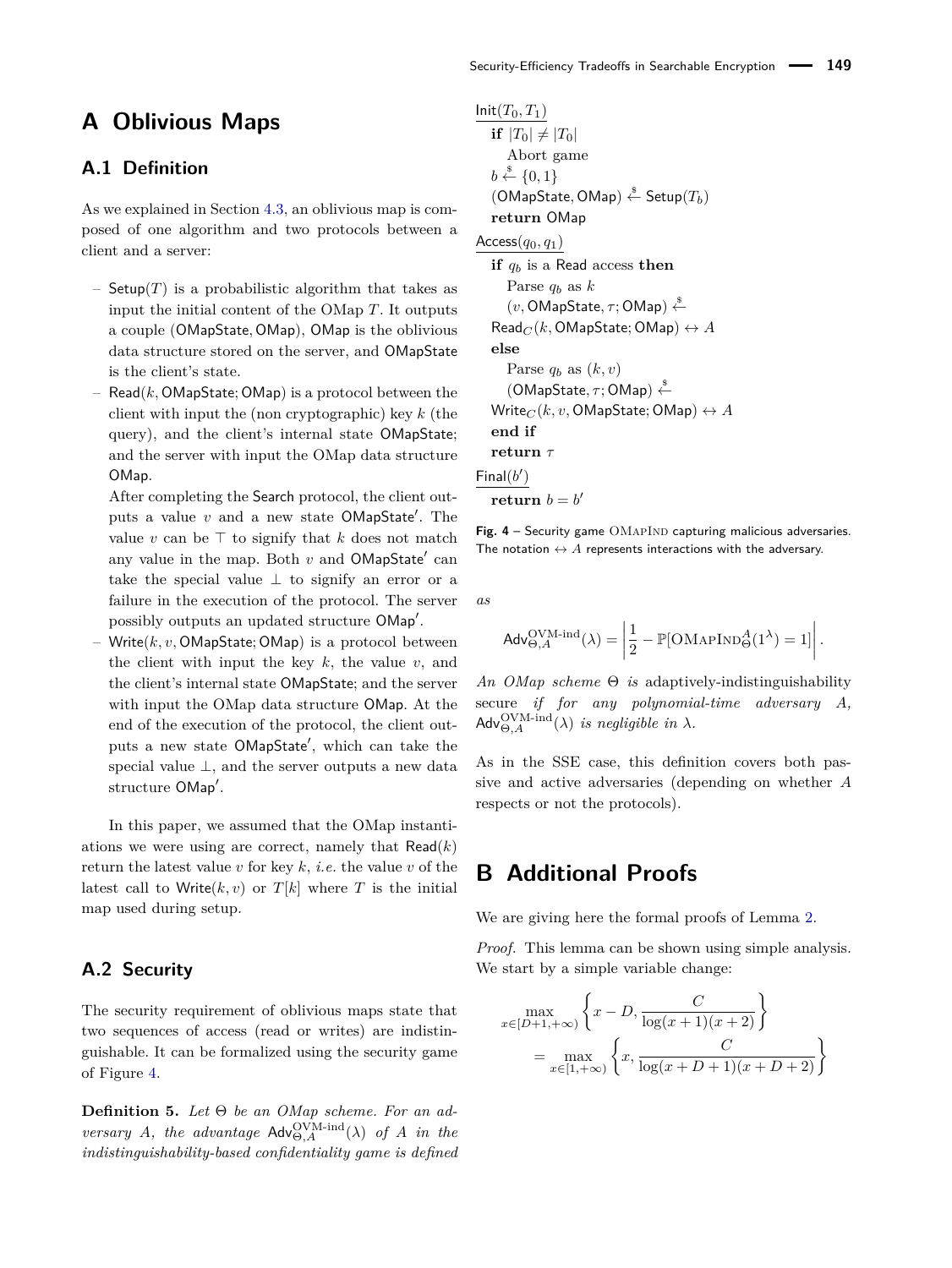Then, notice that, that, as log is an increasing function,

$$
\frac{C}{\log(x+D+1)(x+D+2)} \ge \frac{C}{2\log(x+D+2)}
$$
  
= 
$$
\frac{C}{2(\log(x/D'+1) + \log(D'))}
$$

where  $D' = D + 2$ . Also, by denoting  $C' = \frac{C}{2 \log D'}$ , we have that

$$
\frac{C}{\log(x+D+1)(x+D+2)} \ge \frac{C'}{\log_{D'}(x/D'+1)+1}
$$

$$
\ge \frac{C'}{\log_{D'}(x+1)+1}
$$

again, because log is an increasing function. As a consequence

$$
\max_{x \in [D+1, +\infty)} \left\{ x - D, \frac{C}{\log x(x+2)} \right\}
$$

$$
\geq \max_{x \in [1, +\infty)} \left\{ x, \frac{C'}{\log_{D'}(x+1) + 1} \right\}
$$

Let  $g(x) = \max\left\{x, \frac{C'}{\log_{D'}(x+1)+1}\right\}$ . Lower bounding *f* on  $[D+1, +\infty)$  is equivalent to lower bounding *g* on [1, +∞). Let us separate two cases, whether  $x \ge D' - 1$ or  $x < D' - 1$ .

If  $x < D' - 1$ , then  $\log_{D'}(x+1) + 1 \leq 2$  and

$$
g(x) \ge \max\left\{x, C'/2\right\} \ge \frac{C}{4\log D'}.
$$

If  $x \ge D' - 1$ , then  $\log_{D'}(x+1) + 1 \le 2 \log_{D'}(x+1)$ and

$$
g(x) \ge \max \left\{ x, \frac{C'/2}{\log_{D'}(x+1)} \right\}.
$$

Also, as  $x \mapsto x$  is an increasing function and  $x \mapsto$  $\frac{C'}{2 \log_{D'}(x+1)}$  is decreasing, the minimum is reached when  $x = \frac{C'}{2 \log_{D'}(x+1)}$ . Finding this minimum is equivalent to finding  $x^*$  such that  $h(x^*) = 0$  where

$$
h(x) = x - \frac{C'}{2\log_{D'}(x+1)} = x - \frac{C}{4\log(x+1)}
$$

as  $C' = \frac{C}{2 \log D'}$ . In particular,  $f(x) \geq x^*$ . Note that we are actually only looking for a lower bound of  $x^*$ , not its exact value. Hence, as *h* is a continuous and strictly increasing function on  $[1, +\infty)$ ,  $x^*$  is the only value on which *h* annihilates and  $h(x) \leq 0 \Leftrightarrow x \leq x^*$ . Also, we have that

$$
(x+1) - \frac{C}{4\log(x+1)} \le 0 \Rightarrow x \le x^*,
$$

Let  $C'' = C/4$  and suppose that  $\log C'' > \log \log C'' \geq 0$ . Then, we directly have that

$$
\frac{1}{\log C''}-\frac{1}{\log \frac{C''}{\log C''}}=\frac{1}{\log C''}-\frac{1}{\log C''-\log \log C''}\leq 0,
$$

and for  $x_0 = \frac{C''}{\log C''} - 1$ , we have that  $(x_0 + 1)$  –  $\frac{C}{4\log(x_0+1)} \leq 0$ , and then that  $x_0 \leq x^*$ .

To conclude, we just have to check that  $log C''$  $\log \log C'' \geq 0$ . The last inequality is verified for  $C \geq 8$ . For the first inequality, we have to study  $t : x \mapsto x - \log x$ on the interval  $[1, +\infty)$ . Its derivative  $x \mapsto 1 - \frac{1}{x \cdot \ln 2}$ (where ln is the natural logarithm) is negative on  $[1, \frac{1}{\ln 2}]$ and positive on  $\left[\frac{1}{\ln 2}, +\infty\right]$ . Thus, *t* reaches its minimum for  $x = \frac{1}{\ln 2} \approx 1.443$ , and

$$
t(x) \ge t\left(\frac{1}{\ln 2}\right) \approx 0.914 > 0.
$$

As a consequence, and because we supposed that *C >* 8,  $\log C'' > 0$ , and  $\log C'' > \log \log C''$ , we have that  $x_0 \ge$  $\frac{C}{4(\log C)-2} - 1 \ge \frac{C}{4 \log C} - 1.$ 

We can conclude the proof of this lemma by stating that

$$
\max_{x \in [D+1, +\infty)} \left\{ x - D, \frac{C}{\log x(x+2)} \right\}
$$

$$
\geq \min \left\{ \frac{C}{4 \log D'}, \frac{C}{4 \log C} - 1 \right\}
$$

$$
\geq \frac{C}{4 \log(D+2) \cdot \log C} - 1
$$

Note that we can show a variant of Lemma [2,](#page-8-0) that allows for better lower bounds.

$$
\overbrace{\qquad \qquad }^{a \ times}_{\qquad 2^0}
$$

 $\Box$ 

<span id="page-18-0"></span>**Lemma 4.** *For all*  $a \in \mathbb{N}^*$ *, if*  $C > 4 \cdot 2^{2^{n^2}}$ *, then*

$$
\max\left\{x - D, \frac{C}{\log(x+1)(x+2)}\right\} > \frac{C}{4\log(D+2)\cdot\log^{(a)}C}.
$$

 $where \log^{(1)} x = \log x$  *and*  $\log^{(a)} x = \log \log^{(a-1)} x$  *for*  $a > 1$ .

Hence, in the proof of Theorems [1](#page-7-0) (resp. Theorem [3\)](#page-13-0), we can apply Lemma [4](#page-18-0) instead of Lemma [2](#page-8-0) with a well chosen value  $a \in \mathbb{N}^*$  such that  $1 \leq \log^{(a)} \binom{N(H_{i-1}, w_i)}{n_{w_i}} < 2$ (resp.  $1 \leq \log^{(a)} K < 2$ ), and end up with a larger lower bound, namely  $\Omega\left(\frac{\log\left(\frac{\overline{N}(H,w)}{n_w}\right)}{\log|\sigma|}\right)$ log |*σ*|  $\binom{\log K}{\log |\sigma|}, \text{ than }$ stated originally.